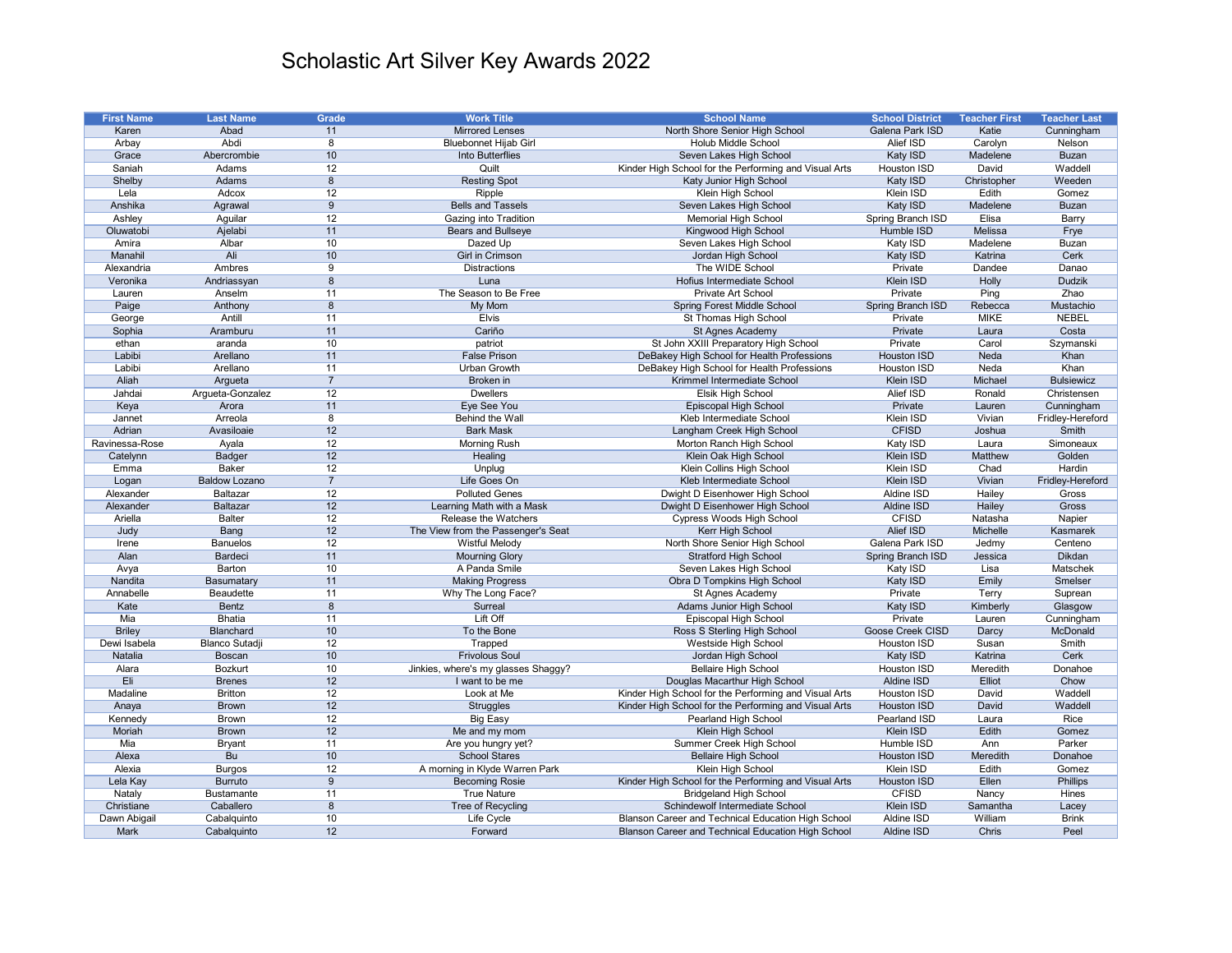| Sophia         | Cabrera       | 11             | Bloom                              | Douglas Macarthur High School                         | Aldine ISD         | Rebecca   | DeGroot        |
|----------------|---------------|----------------|------------------------------------|-------------------------------------------------------|--------------------|-----------|----------------|
| Johana         | Camargo       | 11             | Ship Bay                           | DeBakey High School for Health Professions            | <b>Houston ISD</b> | Neda      | Khan           |
| Alexander      | Canedo        | 10             | Babcia                             | <b>Bridgeland High School</b>                         | <b>CFISD</b>       | Juan      | Guevara        |
| Danielle       | Cannady       | 12             | He's Here                          | <b>Tegeler Career Center</b>                          | Pasadena ISD       | Stephanie | Gobea          |
| Addison        | Canny         | 10             | Clean Crop                         | St Agnes Academy                                      | Private            | Claire    | Loft           |
| Natalia        | Cantu         | 11             | Forbidden Fruit                    | Klein High School                                     | Klein ISD          | Edith     | Gomez          |
| Connor         | Carpenter     | 12             | Desert Of Cloth                    | Blanson Career and Technical Education High School    | Aldine ISD         | William   | <b>Brink</b>   |
| Carla          | Carranza      | 12             | Suffocating                        | Galena Park High School                               | Galena Park ISD    | Wesley    | Frey           |
| James          | Carter        | 11             | Zoomin' and Boomin'                | Episcopal High School                                 | Private            | Lauren    | Cunningham     |
| Aaron          | Castillo      | 12             | Vitality                           | North Shore Senior High School                        | Galena Park ISD    | Jedmy     | Centeno        |
| Kevin          | Castro Laynez | 12             | Trapped                            | Klein Forest High School                              | Klein ISD          | Catherine | Ray            |
| Angela         | Casuga        | 11             | When You Were There                | St Agnes Academy                                      | Private            | Terry     | Suprean        |
| Elizabeth      | Cazenave      | 8              | Couture                            | Meyerland Performing & Visual Arts Middle School      | Houston ISD        | Christina | Gonzalez       |
| Camilla        | Cepeda        | 8              | "Me."                              | Hofius Intermediate School                            | Klein ISD          | Holly     | <b>Dudzik</b>  |
| Spurthi        | Challa        | 11             | Shattered                          | Jordan High School                                    | Katy ISD           | Katrina   | Cerk           |
|                | Chang         | 12             | Fruit                              | Private Art School                                    | Private            | Ping      | Zhao           |
| Grace          |               |                |                                    |                                                       | Fort Bend ISD      |           |                |
| Sarah          | Chang         | 11             | Out of Mind                        | <b>Clements High School</b>                           |                    | Kelly     | Chen           |
| Sarah          | Chang         | 11             | Entrenched                         | <b>Clements High School</b>                           | Fort Bend ISD      | Kelly     | Chen           |
| Zoe            | Chang         | 12             | Portrait of Jazzmin                | Episcopal High School                                 | Private            | Sharon    | Willcutts      |
| Zoe            | Chang         | 12             | <b>Mountain Temple</b>             | Episcopal High School                                 | Private            | Sharon    | Willcutts      |
| Zoe            | Chang         | 12             | Veiled                             | Episcopal High School                                 | Private            | Sharon    | Willcutts      |
| Oscar          | Chavarria     | 10             | Into the Mystic                    | Mayde Creek High School                               | Katy ISD           | Caron     | <b>Blake</b>   |
| Marisol        | Chavez        | 8              | Put on a Happy Face                | Jones Middle School                                   | <b>Aldine ISD</b>  | Sarah     | Kersh          |
| Christine      | Chen          | 11             | Alleyway                           | Private Art School                                    | Private            | Ping      | Zhao           |
| Evelina        | Chen          | 8              | Meet Me Where the Wild Things Grow | Private Art School                                    | Private            | Ping      | Zhao           |
| Michelle       | Chen          | 11             | Fall                               | Dulles High School                                    | Fort Bend ISD      | Sharon    | Li             |
| Selina         | Chen          | 8              | Up in the Clouds                   | Private Art School                                    | Private            | Ping      | Zhao           |
| Christopher    | Cheng         | $\overline{7}$ | Rooster                            | Fort Settlement Middle School                         | Fort Bend ISD      | Wenjun    | Tao            |
| Wai Hin Trevor | Cheung        | 11             | Cost of Knowledge                  | <b>Clements High School</b>                           | Fort Bend ISD      | Kelly     | Chen           |
| Wai Hin Trevor | Cheung        | 11             | Glare                              | <b>Clements High School</b>                           | Fort Bend ISD      | Kelly     | Chen           |
| Adam           | Choi          | 9              | <b>Doll Head</b>                   | Episcopal High School                                 | Private            | Neidin    | Hernandez      |
| Nhu            | Chu           | 10             | "Bird House Market"                | St John's School                                      | Private            | Daniel    | Havel          |
| <b>Nhu</b>     | Chu           | 10             | "Umbrella Cafe"                    | St John's School                                      | Private            | Daniel    | Havel          |
| Nhu            | Chu           | 10             | "Spanish Villiage"                 | St John's School                                      | Private            | Daniel    | Havel          |
| Aylin          | <b>Cibik</b>  | 11             | Patching the family together       | Harmony School Innovatn-Sugar Lnd                     | Private            | Deborah   | Sherer         |
| Sofia          | Cisneros      | 11             | A Splash Of Youth                  | <b>Tegeler Career Center</b>                          | Pasadena ISD       | Stephanie | Gobea          |
| Nicole         | Citardi       | 12             | Robot vs Cats                      | Episcopal High School                                 | Private            | Pejman    | Milani         |
| Catriona       | Clarke        | 10             | <b>Backscatter</b>                 | Langham Creek High School                             | <b>CFISD</b>       | Margaret  | <b>Bennett</b> |
| Ravine         | Cohen         | 9              | <b>Tales Untold</b>                | Cy-Fair High School                                   | <b>CFISD</b>       | Jerilyn   | Muster         |
| Kaliyah        | Coleman       | 10             | Predator                           | Spring High School                                    | Spring ISD         | Amanda    | <b>Beisert</b> |
| Lucia          | Collins       | 12             | <b>Disordered Eating</b>           | Village High School                                   | Private            | Selene    | Bautista       |
| Lucia          | Collins       | 12             | Iconolatry                         | Village High School                                   | Private            | Selene    | Bautista       |
| Dana Yliza     |               | 12             | Garden of Eden                     | Kinder High School for the Performing and Visual Arts | <b>Houston ISD</b> | David     | Waddell        |
| Dana Yliza     | Combate       |                |                                    |                                                       | <b>Houston ISD</b> |           | Waddell        |
|                | Combate       | 12             | Suspension                         | Kinder High School for the Performing and Visual Arts |                    | David     |                |
| Angelina       | Contreras     | 12             | Oblivion                           | Shadow Creek High School                              | <b>Alvin ISD</b>   | Amy       | Gardziel       |
| <b>Brooke</b>  | Cooley        | 11             | Recovery                           | <b>Bridgeland High School</b>                         | <b>CFISD</b>       | Juan      | Guevara        |
| Claire         | Cordonnier    | 10             | In A China Cabinet                 | Jordan High School                                    | Katy ISD           | Katrina   | Cerk           |
| Claire         | Cordonnier    | 10             | Seaside                            | Jordan High School                                    | Katy ISD           | Katrina   | Cerk           |
| Wendy          | Cordova       | 12             | A Girl's Best Friend               | Douglas Macarthur High School                         | Aldine ISD         | Elliot    | Chow           |
| Maille         |               |                | <b>Balloon Dogs</b>                | Meyerland Performing & Visual Arts Middle School      | <b>Houston ISD</b> | Christina | Gonzalez       |
|                | Craig         | 8              |                                    |                                                       |                    |           |                |
| Maille         | Craig         | 8              | Montana                            | Meyerland Performing & Visual Arts Middle School      | <b>Houston ISD</b> | Christina | Gonzalez       |
| Callie         | Crapitto      | 12             | Ocean Bliss                        | <b>Memorial High School</b>                           | Spring Branch ISD  | Elisa     | <b>Barry</b>   |
| Jake           | Creamer       | 11             | Glass House                        | Klein Cain High School                                | Klein ISD          | Tiara     | Woods          |
| Melody         | Cui           | 9              | Warmth                             | Private Art School                                    | Private            | ping      | zhao           |
| Martin         | Cutrone       | 12             | Martin                             | Klein High School                                     | Klein ISD          | Edith     | Gomez          |
| Melinda        | Dae           | 10             | LaoLao                             | St Agnes Academy                                      | Private            | Feng      | Zhu            |
| Anami          | Dalsaniya     | 8              | Prakash                            | Strack Intermediate School                            | Klein ISD          | Eric      | Wincott        |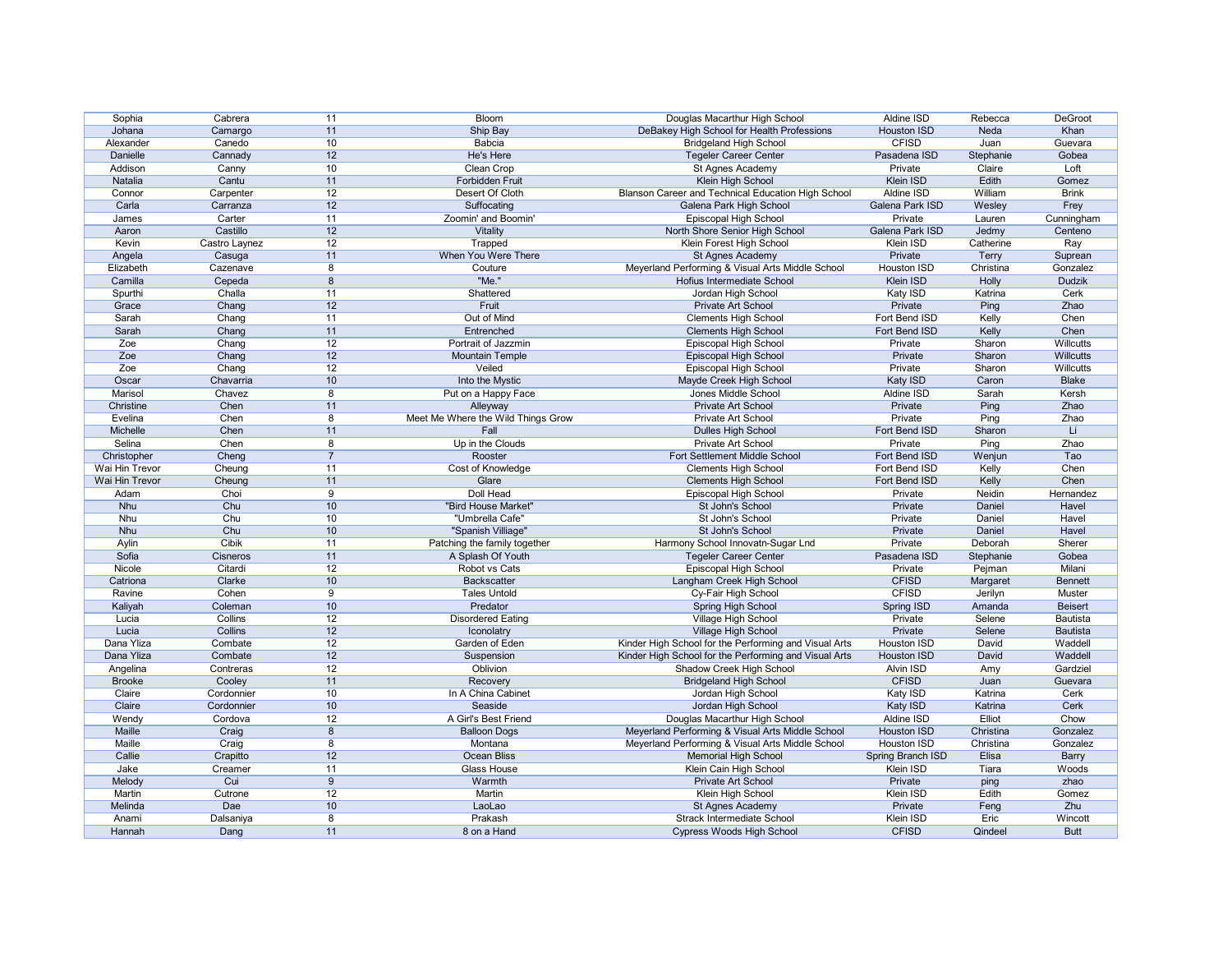| Minh Hoang Huan | Dang             | 12              | <b>THE VIEW</b>                   | <b>Village High School</b>                            | Private            | Selene        | <b>Bautista</b>  |
|-----------------|------------------|-----------------|-----------------------------------|-------------------------------------------------------|--------------------|---------------|------------------|
| Vanessa         | Dao              | 12              | Only in Shadow                    | Cinco Ranch High School                               | Katy ISD           | Theresa       | <b>Burgess</b>   |
| Vanessa         | Dao              | 12              | Perception                        | Cinco Ranch High School                               | Katy ISD           | Theresa       | <b>Burgess</b>   |
| Ava             | Dargis           | 8               | Aries in Degradation              | <b>Arnold Middle School</b>                           | <b>CFISD</b>       | Kimberly      | <b>Bierwirth</b> |
| Avril           | Daskalos         | 12              | Fungus                            | Hargrave High School                                  | <b>Huffman ISD</b> | Victoria      | Parker           |
| Austin          | Davis            | 10              | The Spins                         | <b>Memorial High School</b>                           | Spring Branch ISD  | Elisa         | <b>Barry</b>     |
| Mallory         | Davy             | 12              | The Journey Is Worth It           | <b>Clear Springs High School</b>                      | Clear Creek ISD    | Ann           | Albritton        |
| Mary            | De Jesus         | 10              | <b>Elegant Corruption</b>         | Kingwood Park High School                             | Humble ISD         | Sarah         | Wyatt            |
| Aaron           | De Leon          | 11              | <b>Blaring Inferno</b>            |                                                       | <b>CFISD</b>       | <b>Brenda</b> | Llano            |
|                 |                  | 11              |                                   | Cypress Ridge High School                             |                    |               |                  |
| Itzel           | De León          |                 | Planet explorer                   | Incarnate Word Academy                                | Private            | Josie         | Postel           |
| Ryan            | De Maleki        | 11              | The Abyss                         | DeBakey High School for Health Professions            | Houston ISD        | Neda          | Khan             |
| Karyme          | Deleon           | 11              | Verano                            | Aldine High School                                    | Aldine ISD         | <b>Birgit</b> | Langhammer       |
| Vanessa         | Delgado          | 12              | The Afternoon of Laughter         | Spring Woods High School                              | Spring Branch ISD  | rebekah       | tee              |
| Junyu           | Deng             | 11              | <b>Dispensing Hope</b>            | Carnegie Vanguard High School                         | <b>Houston ISD</b> | Rachel        | <b>Bohenick</b>  |
| Junyu           | Deng             | 11              | <b>Reading Your Mind</b>          | Carnegie Vanguard High School                         | Houston ISD        | Rachel        | <b>Bohenick</b>  |
| Ethan           | Dennis           | 12              | C.A.R.D                           | Langham Creek High School                             | <b>CFISD</b>       |               |                  |
| <b>Nick</b>     | Deyoung          | 11              | <b>Duet</b>                       | Jersey Village High School                            | <b>CFISD</b>       | <b>Bailey</b> | Crow             |
| Alejandra       | Diaz             | 8               | <b>Splendid Surealism</b>         | Adams Junior High School                              | Katy ISD           | Kimberly      | Glasgow          |
| Angelica        | Diaz Caraballo   | 8               | Scoops!                           | Meyerland Performing & Visual Arts Middle School      | <b>Houston ISD</b> | Christina     | Gonzalez         |
| Gabrielle       | <b>Dick</b>      | 12              | Heartbeat                         | Ridge Point High School                               | Fort Bend ISD      | Jinny         | Pham             |
| Yuwen           | Ding             | 11              | Seahorse                          | <b>Clements High School</b>                           | Fort Bend ISD      | Kelly         | Chen             |
| Grace           | Dong             | 8               | "YeYe" My Hero                    | Seven Lakes Junior High School                        | Katy ISD           | Gina          | Van Hoozer       |
| Grace           | Dong             | 8               | Daydream                          | Seven Lakes Junior High School                        | Katy ISD           | Haicun        | Weng             |
| Grace           | Dong             | 8               | Ray of Sunshine                   | Seven Lakes Junior High School                        | Katy ISD           | Haicun        | Weng             |
| Jennie          | Dong             | 8               | These Shoes were made for Walking | Adams Junior High School                              | Katy ISD           | Kimberly      | Glasgow          |
| Mackenzie       |                  | 12              |                                   |                                                       | <b>CFISD</b>       |               | Hines            |
|                 | Dougall          |                 | Pondering                         | <b>Bridgeland High School</b>                         |                    | Nancy         |                  |
| Alina           | Du               | 10              | Ignite                            | <b>Memorial High School</b>                           | Spring Branch ISD  | Elisa         | Barry            |
| Mara            | Du Pond          | 8               | <b>Myself</b>                     | Hofius Intermediate School                            | Klein ISD          | Holly         | <b>Dudzik</b>    |
| Jacob           | Duchon           | 9               | <b>Mosaic Self Portrait</b>       | <b>Clear Springs High School</b>                      | Clear Creek ISD    | Elizabeth     | Welch            |
| Bea             | Dumadag          | 9               | <b>Blinded by the Light</b>       | Seven Lakes High School                               | Katy ISD           | Madelene      | <b>Buzan</b>     |
| Valeria         | Dumitrascu       | 10              | Chrysalis                         | Jordan High School                                    | Katy ISD           | Katrina       | Cerk             |
| Jack            | Dunlap           | 12              | <b>Bursting at the Seams</b>      | Kinder High School for the Performing and Visual Arts | <b>Houston ISD</b> | David         | Waddell          |
| Emily           | Duong            | 12              | Anyone Missing An Ear?            | Elsik High School                                     | Alief ISD          | Vinh          | Ngo              |
| Josephine       | Duong            | 12              | radiance                          | DeBakey High School for Health Professions            | <b>Houston ISD</b> | Neda          | Khan             |
| Emily           | Dye              | $\overline{8}$  | <b>Charmed Memories</b>           | Seven Lakes Junior High School                        | Katy ISD           | Gina          | Van Hoozer       |
| Helena          |                  |                 |                                   |                                                       |                    | Natasha       | Napier           |
|                 |                  | 10              | Samhain Ghost                     |                                                       | <b>CFISD</b>       |               |                  |
|                 | Easey            |                 |                                   | Cypress Woods High School                             |                    |               |                  |
| Karma           | Elbadawy         | 12              | Surfacing                         | Episcopal High School                                 | Private School     | Japheth       | Storlie          |
| Lucia           | Elizondo-Collado | 11              | Mirage of Morocco                 | Ridge Point High School                               | Fort Bend ISD      | Jinny         | Pham             |
| Mariam          | Elsharkawy       | 11              | Downtown                          | James E Taylor High School                            | Katy ISD           | Danielle      | Ezzell           |
| Hugo            | Escajeda         | 11              | Duke                              | South Houston High School                             | Pasadena ISD       | Jeramiah      | Macha            |
| Amy             | Espino           | 12              | The Koi Fish                      | Pasadena Memorial High School                         | Pasadena ISD       | Amy           | Dugat            |
| Baileigh        | Evans            | 10              | Joy of Jammal                     | Shadow Creek High School                              | Alvin ISD          | Jason         | Moodie           |
| Pamela          | Fajardo          | 10              | <b>Grand Hall</b>                 | Lamar High School                                     | Houston ISD        | Robert        | <b>Stiles</b>    |
| Shiruixue       | Fang             | 8               | Bloom in the Dark                 | Salyards Middle School                                | <b>CFISD</b>       | Julie         | Peterson         |
| Minerva         | Faotu            | 11              | POTRAIT OF SHADE                  | Katy High School                                      | Katy ISD           | Emily         | Trevino          |
| Fei             | Feng             | 8               | Flower girl                       | Cinco Ranch Junior High School                        | Katy ISD           | Haoxiang      | Zhang            |
| Malcolm         | Ferguson         | 12              | Monochromatic Courage             | <b>Cypress Woods High School</b>                      | <b>CFISD</b>       | Tara          | Mosier           |
| Gianna          | Fernandes        | 10              | Infinite reflections              | Jordan High School                                    | Katy ISD           | Katrina       | Cerk             |
| Taylor          | Finley           | 8               | <b>Bright Eyed</b>                | The WIDE School                                       | Private            | Dandee        | Danao            |
| Sophia          | Flores           | 8               | The Calm Before The Storm         | Park View Intermediate School                         | Pasadena ISD       | Leah          | Adams            |
| Jacob           | Foster           | 9               | Face Your Problem                 | Katy High School                                      | Katy ISD           | Emily         | Trevino          |
| Medha           | Fotedar          | 11              | No-Body No Choice                 | Klein Collins High School                             | Klein ISD          | Mike          | Hall             |
| Medha           | Fotedar          | 11              | Distress of the Cursed            | Klein Collins High School                             | Klein ISD          | Mike          | Hall             |
| McKenna         | Foteh            | 10              | Her                               | Episcopal High School                                 | Private            | Japheth       | Storlie          |
| McKenna         | Foteh            | 10 <sup>°</sup> | <b>Duality</b>                    | Episcopal High School                                 | Private            | Japheth       | Storlie          |
| Arthur          | Fowler           | 11              | <b>Finger Gauntlets</b>           | <b>Bellaire High School</b>                           | <b>Houston ISD</b> | Meredith      | Donahoe          |
| Johanna         | Fraga            | 11              | The Crossing                      | <b>Tegeler Career Center</b>                          | Pasadena ISD       | Jessica       | Kliewer          |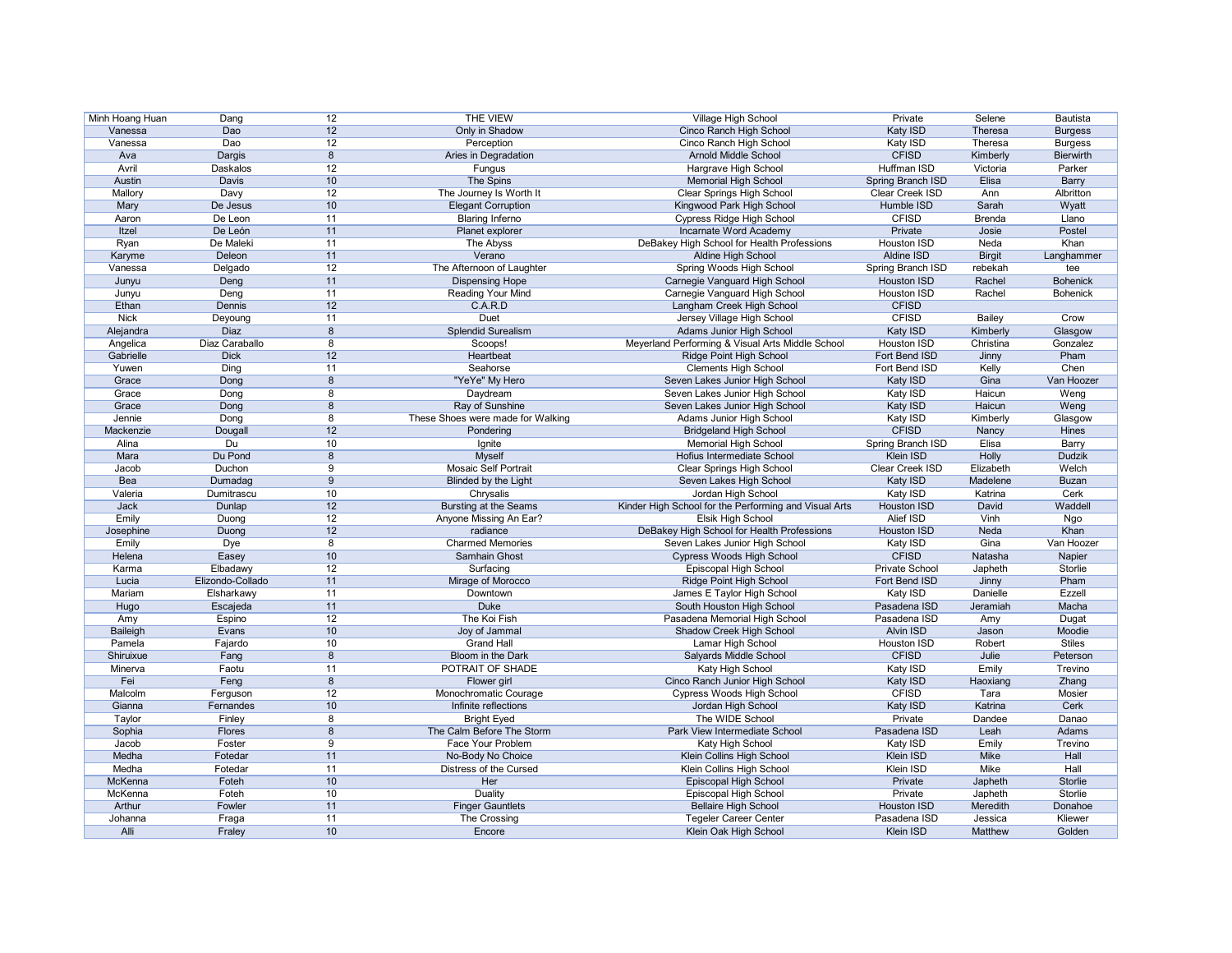| Hay-leigh     | Franco                 | 12              | Wave of Wonder                    | Spring Woods High School                   | Spring Branch ISD        | rebekah       | tee              |
|---------------|------------------------|-----------------|-----------------------------------|--------------------------------------------|--------------------------|---------------|------------------|
| Michael       | Franke                 | 10 <sup>°</sup> | <b>Masked</b>                     | <b>Memorial High School</b>                | Spring Branch ISD        | Marilyn       | Guerinot         |
| Riley         | Franklin               | 11              | <b>Nature's Tears</b>             | Kingwood Park High School                  | Humble ISD               | Emily         | Herrin           |
| Gracie        | Freeman                | 11              | <b>Something Sweet</b>            | <b>Memorial High School</b>                | Spring Branch ISD        | Elisa         | <b>Barry</b>     |
| Jorge         | Fuentes                | 10 <sup>°</sup> | <b>Grand Life</b>                 | DeBakey High School for Health Professions | <b>Houston ISD</b>       | Neda          | Khan             |
| Jorge         | Fuentes                | 10 <sup>°</sup> | Sight of Self                     | DeBakey High School for Health Professions | Houston ISD              | Neda          | Khan             |
| Alexis        | Funes                  | 8               | <b>Lost Kids</b>                  | Katy Junior High School                    | Katy ISD                 | Christopher   | Weeden           |
| Amanda        | Gabriel                | 8               | The Beauty of Nature              | Kleb Intermediate School                   | Klein ISD                | Vivian        | Fridley-Hereford |
| Grace         | Galeas                 | 12              | Enhuit                            | <b>Cypress Ranch High School</b>           | <b>CFISD</b>             | Jason         | Neumann          |
| Addison       | Gallegos               | 8               | A Few Things About Me             | League City Intermediate School            | Clear Creek ISD          | Sherry        | White            |
|               | Galvan                 | 11              |                                   |                                            | Aldine ISD               | Elliot        | Chow             |
| Emanuel       |                        |                 | The end?                          | Douglas Macarthur High School              |                          |               |                  |
| Fatima        | Gamez-santillan        | 8               | In Charge                         | Twin Creeks Middle School                  | Spring ISD               | <b>Dorris</b> | Pauley           |
| Elissa        | Garcia                 | 10              | Looking Down                      | Jersey Village High School                 | <b>CFISD</b>             | <b>Bailey</b> | Crow             |
| Mya           | Geren                  | 11              | <b>Closeted Fear</b>              | Glenda Dawson High School                  | Pearland ISD             | Casey         | Scarborough      |
| Jacob         | Gergen                 | 10              | <b>Black Water Brothers</b>       | St Thomas High School                      | Private                  | <b>MIKE</b>   | <b>NEBEL</b>     |
| Madison       | Gernhart               | 9               | Plantscape                        | Lamar High School                          | Houston ISD              | Robert        | <b>Stiles</b>    |
| Eman          | Ghacham                | 12              | <b>Descendants</b>                | Westside High School                       | Houston ISD              | Susan         | <b>Smith</b>     |
| Oliver        | Giddings               | 12              | Self Portrait with My Cello       | Awty International School                  | Private                  | Angela        | Maxwell          |
| Caroline      | Girard                 | 10              | <b>Flowers and Fruit</b>          | <b>Kinkaid School</b>                      | Private                  | <b>Bess</b>   | Connell          |
| Saanvi        | Gireesh                | 11              | My Brain Space                    | <b>Elkins High School</b>                  | Fort Bend ISD            | Ryan          | Morales          |
| Saanvi        | Gireesh                | 11              | <b>Monday Morning</b>             | <b>Elkins High School</b>                  | Fort Bend ISD            | Ryan          | Morales          |
| Saanvi        | Gireesh                | 11              | A Piece of My Friend              | <b>Elkins High School</b>                  | Fort Bend ISD            | Ryan          | Morales          |
| Christine     | Goh                    | 12              | Daydreaming                       | Obra D Tompkins High School                | Katy ISD                 | ping          | zhao             |
| Ally          | Gonzalez               | 12              | Desolate                          | Cypress Woods High School                  | <b>CFISD</b>             | Teri          | Farrell          |
| Anastasia     | Gonzalez               | 9               | Betrayal                          | Clear Creek High School                    | <b>Clear Creek ISD</b>   | <b>Travis</b> | Garner           |
| Sofia         | Gonzalez Fernandez     | 10              | Backbone                          | Jordan High School                         | Katy ISD                 | Katrina       | Cerk             |
| Luisana       | Gonzalez Montes de Oca | 11              | The Caged Flowers                 | Seven Lakes High School                    | Katy ISD                 | Lisa          | Matschek         |
| Luisana       | Gonzalez Montes de Oca | 11              | A tear for a letter               | Seven Lakes High School                    |                          | Lisa          | <b>Matschek</b>  |
| Carmen        |                        | 8               | Beads of Faith                    |                                            | Katy ISD                 | Gina          | Van Hoozer       |
|               | Gordo                  |                 |                                   | Seven Lakes Junior High School             | Katy ISD                 |               |                  |
| Hannah        | Gough                  | 8               | <b>Celestial Tea</b>              | <b>Strack Intermediate School</b>          | Klein ISD                | Eric          | Wincott          |
| princess      | gould                  | 11              | <b>Diversity</b>                  | Andy Dekaney High School                   | Spring ISD               | Tiffany       | Sims             |
| <b>Bailey</b> | Graham                 | 10              | Awake                             | <b>Stratford High School</b>               | Spring Branch ISD        | Rachel        | Goins            |
| Nicole        | Gravador               | 11              | <b>Cereal Killer</b>              | Fulshear High School                       | Lamar CISD               | Mariah        | <b>Torres</b>    |
| Sofia         | Guala                  | 12              | Dark Room                         | Klein Collins High School                  | Klein ISD                | Chad          | Hardin           |
| Shai          | Guerrero               | 11              | Defiance                          | Morton Ranch High School                   | Katy ISD                 | Laura         | Simoneaux        |
| Sravya        | Gullapalli             | 11              | Conformity                        | Seven Lakes High School                    | Katy ISD                 | Lisa          | Matschek         |
| Erika         | Guy                    | 12              | Confusion (When A Loved One Dies) | North Shore Senior High School             | Galena Park ISD          | Jedmy         | Centeno          |
| Emerson       | Guzman                 | 9               | If Hands Could Want               | <b>Memorial High School</b>                | Spring Branch ISD        | Elisa         | <b>Barry</b>     |
| Moth          | Haider                 | 8               | Thoughts                          | Schindewolf Intermediate School            | Klein ISD                | Samantha      | Lacey            |
| Julia         | Hamilton               | 12              | black affair 1                    | Klein High School                          | Klein ISD                | Jill          | Chauvin          |
| Emily         | Han                    | 11              | The Foreign Alien Feasts          | James E Taylor High School                 | Katy ISD                 | Haicun        | Weng             |
| Jasmine       | Han                    | 8               | Colity                            | Cinco Ranch Junior High School             | Katy ISD                 | Zhang         | Haoxiang         |
| Nicholas      | Hankamer               | 10              | <b>Writer's Block</b>             | Episcopal High School                      | Private                  | Lauren        | Cunningham       |
| Samuel        | Hanse                  | 10              | Desert Basin                      | St Thomas High School                      | Private                  | <b>MIKE</b>   | <b>NEBEL</b>     |
| Julian        | Harris                 | 8               | <b>Grey Days</b>                  | Elmer Bondy Intermediate School            | Pasadena ISD             | Joshua        | Dancause         |
| Jonnie        | Hart                   | 12              | Under the Blue Bower              | <b>Clear Falls High School</b>             | Clear Creek ISD          | <b>APRIL</b>  | <b>MATTEIS</b>   |
| Karina        | Hartman                | 12              | Sappho of Lesbos                  | <b>Stratford High School</b>               | Spring Branch ISD        | Jessica       | Dikdan           |
| Karina        | Hartman                | 12              | Sapphic Revolution                | <b>Stratford High School</b>               | <b>Spring Branch ISD</b> | Jessica       | Dikdan           |
| Georgina      | Hayden                 | 10              | Deco Dancer                       | Clear Creek High School                    | Clear Creek ISD          | Travis        | Garner           |
| Christina     | He                     | 8               | A Sunset Vibe                     | Fort Settlement Middle School              | Fort Bend ISD            | Mao           | Li               |
| Erin          | He                     | 9               |                                   | <b>Bellaire High School</b>                | Houston ISD              | Yan           | Zu               |
|               |                        |                 | the memory of a house             |                                            |                          |               |                  |
| Alex          | Heiliger               | 11              | Uncloak                           | Morton Ranch High School                   | Katy ISD                 | Laura         | Simoneaux        |
| Elise         | Henderson              | 11              | From Skies Above                  | Shadow Creek High School                   | Alvin ISD                | Erik          | Sultzer          |
| Lila          | Henningsen             | 11              | GiveUp                            | Episcopal High School                      | Private                  | Japheth       | Storlie          |
| Lila          | Henningsen             | 11              | downtown                          | Episcopal High School                      | Private                  | Japheth       | Storlie          |
| Reese         | Hermes                 | 8               | My Life In The Works              | League City Intermediate School            | Clear Creek ISD          | Sherry        | White            |
| Adan          | Hernandez              | 12              | <b>Furious Horse</b>              | Dwight D Eisenhower High School            | Aldine ISD               | <b>Brad</b>   | Schmidt          |
| alexis        | hernandez              | 12              | Masked                            | Jersey Village High School                 | <b>CFISD</b>             | <b>Bailey</b> | Crow             |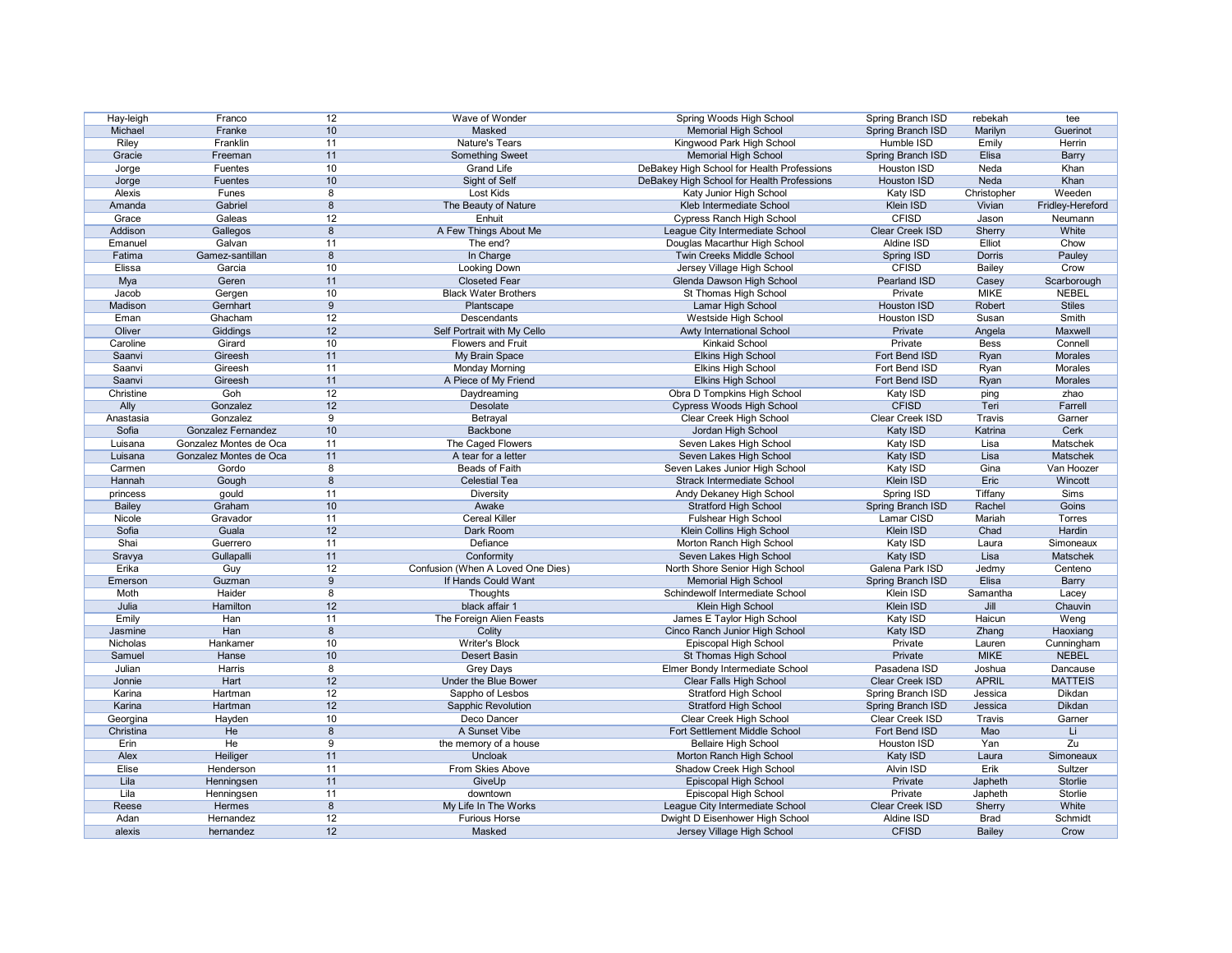| Amy             | Hernandez        | 11              | Mount Fuji Teapot                       | Elsik High School                              | Alief ISD              | Ronald      | Christensen     |
|-----------------|------------------|-----------------|-----------------------------------------|------------------------------------------------|------------------------|-------------|-----------------|
| Amy             | Hernandez        | 11              | Stitches of the Mind                    | <b>Elsik High School</b>                       | Alief ISD              | Keri        | Reynolds        |
| Emmanuel        | Hernandez        | 11              | Harmony                                 | J Frank Dobie High School                      | Pasadena ISD           | Stephanie   | Albert          |
| Jay             | Herrera          | 12              | Modern Undead                           | Klein Collins High School                      | Klein ISD              | Chad        | Hardin          |
| Hailey          | Higdon           | 12              | catch your breath (4 of 4)              | High School for the Performing and Visual Arts | Houston ISD            | David       | Waddell         |
| Carolyn         | Hoang            | 12              | <b>Natural Wonders and Evolution</b>    | Glenda Dawson High School                      | Pearland ISD           | Teri        | Zuteck          |
| Hai-Van         | Hoang            | 12              | Like Mother, Like Daughter              | Village High School                            | Private                | Selene      | Bautista        |
| skyler          | Hoch             | 10              | <b>Dental Floss</b>                     | Klein Cain High School                         | Klein ISD              | Richard     | Cornall         |
| Eliza           | Hoffman          | 10              | The Damage Done                         | <b>Clear Springs High School</b>               | <b>Clear Creek ISD</b> | Ann         | Albritton       |
| Eliza           | Hoffman          | 10              | Love's Greatest Compassion: Forgiveness | <b>Clear Springs High School</b>               | Clear Creek ISD        | Ann         | Albritton       |
| Nicole          | Holguin          | 12              | Fortune                                 | Mayde Creek High School                        | Katy ISD               | Caron       | <b>Blake</b>    |
| Ching-Hsin      | Hou              | 10              | We Are Not A Virus                      | Clear Lake High School                         | Clear Creek ISD        | Peter       | <b>Storms</b>   |
| Kate            | Howell           | 11              | Self-Portrait                           | <b>Bridgeland High School</b>                  | <b>CFISD</b>           | Juan        | Guevara         |
| Florence        | Hu               | 12              | Starting Route to                       | Seven Lakes High School                        | Katy ISD               | Hongliang   | Huang           |
| Florence        | Hu               | 12              | A Speculative World                     | Seven Lakes High School                        | Katy ISD               | Hongliang   | Huang           |
| Florence        | Hu               | 12              | <b>Forced Attire</b>                    | Seven Lakes High School                        | Katy ISD               | Hongliang   | Huang           |
| Florence        | H <sub>u</sub>   | 12              | Edward                                  | Seven Lakes High School                        |                        |             | Huang           |
|                 | Hu               | 9               | Scrambled                               |                                                | Katy ISD               | Hongliang   |                 |
| Yuelin          |                  |                 |                                         | Jordan High School                             | Katy ISD               | Haicun      | Weng            |
| Yuelin          | H <sub>u</sub>   | 9               | Journey                                 | Jordan High School                             | Katy ISD               | Haicun      | Weng            |
| Yuelin          | Hu               | 9               | Flowers                                 | Jordan High School                             | Katy ISD               | Haicun      | Weng            |
| Audrey          | Huang            | 11              | A Galloping Angel                       | <b>Memorial High School</b>                    | Spring Branch ISD      | ping        | zhao            |
| Audrey          | Huang            | 11              | The Golden Knight                       | <b>Memorial High School</b>                    | Spring Branch ISD      | Elisa       | <b>Barry</b>    |
| Audrey          | Huang            | 11              | Monkey Man                              | <b>Memorial High School</b>                    | Spring Branch ISD      | Elisa       | Barry           |
| Celine          | Huang            | 12              | <b>Elpis's Wing</b>                     | St. John's School                              | Private                | Daniel      | Havel           |
| Celine          | Huang            | 12              | Wherever Mother Is                      | St. John's School                              | Private                | Daniel      | Havel           |
| Celine          | Huang            | 12              | The Age of Disappointment               | St. John's School                              | Private                | David       | Nathan          |
| Celine          | Huang            | 12              | Right Here, Right Now                   | St. John's School                              | Private                | David       | Nathan          |
| Madison         | Huang            | 9               | the aging youth                         | Obra D Tompkins High School                    | Katy ISD               | Haoxiang    | Zhang           |
| Mary            | Huinker          | 12              | Intense Lion                            | <b>Cypress Ranch High School</b>               | <b>CFISD</b>           | Jason       | Neumann         |
| Chloe           | Hunt             | 10              | Mother                                  | <b>Bridgeland High School</b>                  | <b>CFISD</b>           | Juan        | Guevara         |
| Bryan           | Ibarra           | 11              | <b>Patriotic Pup</b>                    | Galena Park High School                        | Galena Park ISD        | Wesley      | Frey            |
| Akerra          | Jackson          | 10              | <b>Crimson Orange</b>                   | DeBakey High School for Health Professions     | <b>Houston ISD</b>     | Neda        | Khan            |
| Ashley          | Jame -thompson   | 10              | Shroom                                  | Dwight D Eisenhower High School                | Aldine ISD             | Sara        | Schoborg        |
| Zuena           | Jannat           | 8               | The Forrest Lies Within                 | Berry Miller Junior High School                | Pearland ISD           | Sara        | Mendoza         |
| Stephanie Marie | Jenkins          | 10              | Upside World                            | <b>Calvin Nelms Charter School</b>             | Private                | <b>Brad</b> | Carey           |
| Catherine       | Jin              | 11              | <b>Buddies</b>                          | <b>Clements High School</b>                    | Fort Bend ISD          | Kelly       | Chen            |
| Catherine       | Jin              | 11              | <b>Wandering Mind</b>                   | <b>Clements High School</b>                    | Fort Bend ISD          | Kelly       | Chen            |
| Pauline         | Jo               | 12              | Life of the Party                       | Seven Lakes High School                        | Katy ISD               | Lisa        | Matschek        |
| Samantha        | Jong             | 9               | The Last Cry                            | Seven Lakes High School                        | Katy ISD               | Zhang       | Haoxiang        |
| Samantha        | Jong             | 9               | The Fallacy of Equality                 | Seven Lakes High School                        | Katy ISD               | Hongliang   | Huang           |
| Fatima          | JuarezArchundia  | 10              | Jaws                                    | DeBakey High School for Health Professions     | Houston ISD            | Neda        | Khan            |
| Fatima          | JuarezArchundia  | 10              | Domino Effect                           | DeBakey High School for Health Professions     | Houston ISD            | Neda        | Khan            |
| Simar           | Kalra            | 9               | Dolled Up                               | Seven Lakes High School                        | Katy ISD               | Lisa        | Matschek        |
| Karlianna       | Kapche           | 10              | <b>Antique Glass</b>                    | Houston Christian High School                  | Private                | Charlotte   | Stuart          |
|                 | Karmaker         |                 |                                         | Seven Lakes High School                        |                        |             |                 |
| Sahara          |                  | 9               | Late Night Studies                      |                                                | Katy ISD               | Madelene    | <b>Buzan</b>    |
| Anirudh         | Karunakaran      | 12              | <b>Quarantine Crows</b>                 | Carnegie Vanguard High School                  | <b>Houston ISD</b>     | Rachel      | <b>Bohenick</b> |
| zuhra           | khan             | 12              | Ancestry                                | Kingwood High School                           | Humble ISD             | Melissa     | Frye            |
| Andy            | Kim              | 10<br>7         | The World Inside                        | Strake Jesuit College Prep School              | Private                | inyoung     | seoung          |
| <b>Brian</b>    | Kim              |                 | Iron Vineyard                           | St. John's School                              | Private                | inyoung     | seoung          |
| <b>Brian</b>    | Kim              | $\overline{7}$  | <b>Winding Road</b>                     | St. John's School                              | Private                | inyoung     | seoung          |
| Mia             | Klein            | 12              | The Heist                               | Lamar High School                              | Houston ISD            | Robert      | <b>Stiles</b>   |
| Srivatsav       | Koduri           | 9               | <b>Crimson Marigold</b>                 | DeBakey High School for Health Professions     | Houston ISD            | Neda        | Khan            |
| Kassie          | Kujawa           | 11              | Finding Wald-cov19                      | Spring Woods High School                       | Spring Branch ISD      | rebekah     | tee             |
| Layla           | Kunkel           | 11              | In Repair                               | Jordan High School                             | Katy ISD               | Hailey-Ann  | <b>Booth</b>    |
| <b>Nick</b>     | Kyriakides-Crowe | 12              | Peter Piper                             | <b>Kinkaid School</b>                          | Private                | Bess        | Connell         |
| Beatriz         | Laepple          | 10 <sup>°</sup> | Mein Kleiner Lorenz                     | Jordan High School                             | Katy ISD               | Katrina     | Cerk            |
| Sydney          | Lagard           | 12              | Undulation                              | Cypress Woods High School                      | <b>CFISD</b>           | Qindeel     | <b>Butt</b>     |
| Evelyn          | Landreville      | 10 <sup>°</sup> | <b>Mother Nature</b>                    | <b>Cypress Woods High School</b>               | <b>CFISD</b>           | Natasha     | Napier          |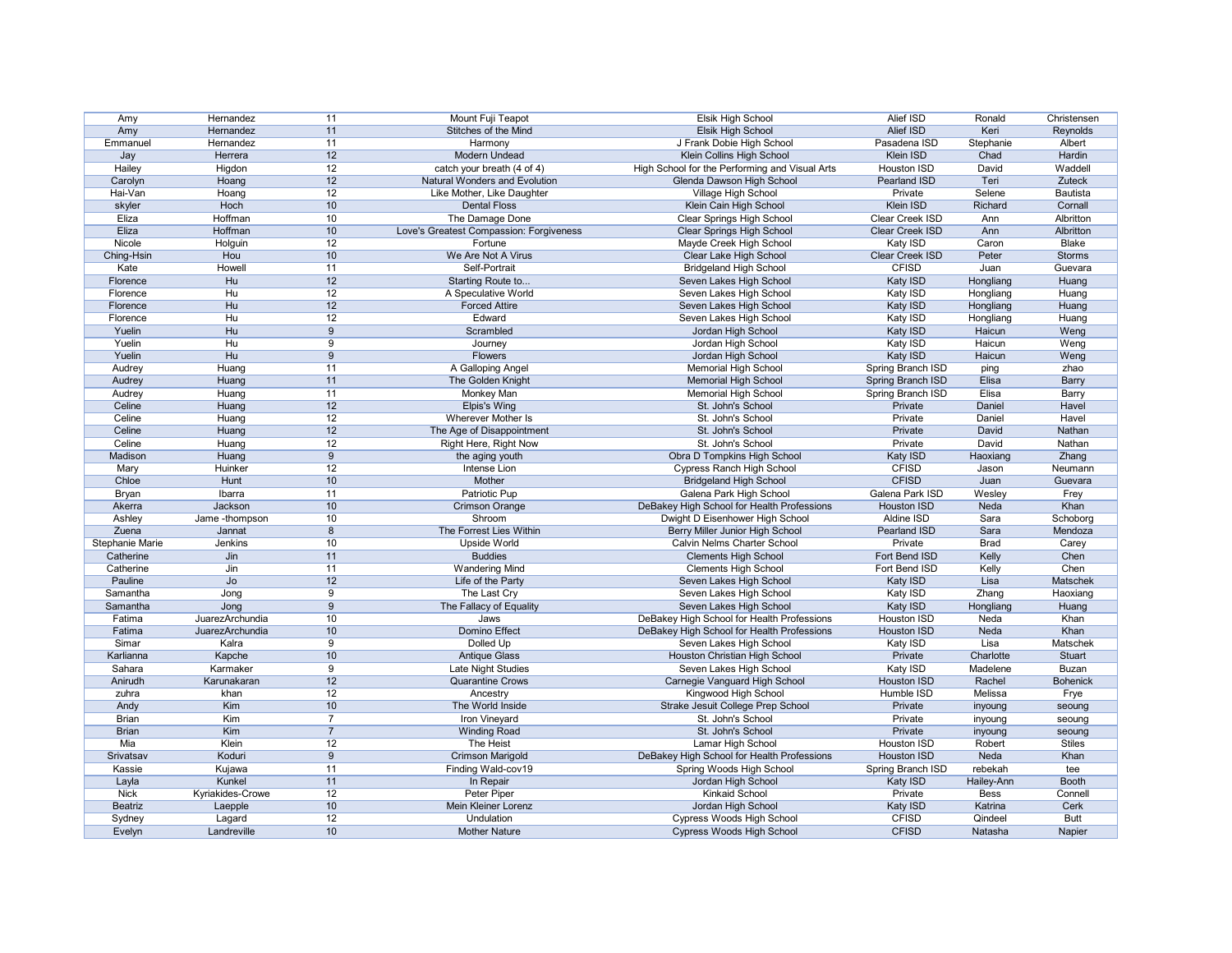| Suad           | Lawal         | 8               | Nigerian Queen                           | Seven Lakes Junior High School           | Katy ISD              | Gina            | Van Hoozer       |
|----------------|---------------|-----------------|------------------------------------------|------------------------------------------|-----------------------|-----------------|------------------|
| Harrison       | Lawrence      | 11              | A Jar of Chips                           | <b>Kinkaid School</b>                    | Private               | <b>Bess</b>     | Connell          |
| <b>Britney</b> | Le            | 9               | Stuck in a Frame                         | Pasadena Memorial High School            | Pasadena ISD          | <b>Chris</b>    | Monita           |
| Mai            | Le            | 10              | Sushi                                    | Dwight D Eisenhower High School          | Aldine ISD            | Oscar           | Medina           |
| Minh           | Le            | 10 <sup>°</sup> | Photographer                             | Dwight D Eisenhower High School          | Aldine ISD            | Oscar           | Medina           |
| Tanya          | Le            | 10              | The Other Side of the Knife              | Klein High School                        | Klein ISD             | Laura           | Menegaz          |
| Yahaira        | Leon Lara     | 8               | Helia                                    | North Shore Middle School                | Galena Park ISD       | Carol           | Jordan           |
| Sofia          | Leos Gonzalez | 12              | <b>Counting Sheep</b>                    | Seven Lakes High School                  | Katy ISD              | Lisa            | Matschek         |
| Quinn          | Lesniak       | 10              | Dreams                                   | Strake Jesuit College Prep School        | Private               | Matthew         | Kubus            |
| Annie          | Li            | 8               | Going crazy                              | Beckendorff Junior High School           | Katy ISD              | Zhang           | Haoxiang         |
| <b>AUDREY</b>  | LI            |                 | <b>Staring Magician</b>                  | Beckendorff Junior High School           | Katy ISD              | Zhang           | Haoxiang         |
|                | Li            | 12              | Man's Best Friend                        | Dulles High School                       |                       |                 |                  |
| Catherine      |               | 9               |                                          |                                          | Fort Bend ISD         | Kayla<br>Haicun | Matthews         |
| Ellen          |               |                 | Overpass                                 | <b>Elkins High School</b>                | Fort Bend ISD         |                 | Weng             |
| Eva            | Li            | 8               | the girl with the fur coat               | <b>Beckendorff Junior High School</b>    | Katy ISD              | Hongliang       | Huang            |
| Jada           | -Li           | 11              | <b>Peking Opera Actress</b>              | Jordan High School                       | Katy ISD              | Haicun          | Weng             |
| Viviana        | Li            | 8               |                                          | Berry Miller Junior High School          | Pearland ISD          | Sara            | Mendoza          |
| Andrew         | Lian          | 9               | <b>Bliss</b>                             | Kinkaid School                           | Private               | Evan            | Chastain         |
| Catheryn       | Liang         | 9               | Flight                                   | Private Art School                       | Private               | Ping            | zhao             |
| Michelle       | Liang         | 12              | Just Keep Smilling                       | <b>Elsik High School</b>                 | Alief ISD             | Vinh            | Ngo              |
| Rachel         | Lim           | 11              | Piano Blues                              | <b>Cypress Woods High School</b>         | <b>CFISD</b>          | Tara            | Mosier           |
| Sydnie         | Lim           | 12              | <b>Drowning Fish</b>                     | Morton Ranch High School                 | Katy ISD              | Laura           | Simoneaux        |
| Sydnie         | Lim           | 12              | <b>Sinking Downwards</b>                 | Morton Ranch High School                 | Katy ISD              | Laura           | Simoneaux        |
| Annie          | Lin           | 12              | <b>Afternoon Blues</b>                   | <b>Bellaire High School</b>              | Houston ISD           | Meredith        | Donahoe          |
| Annie          | Lin           | 12              | A Kindled Life                           | <b>Bellaire High School</b>              | <b>Houston ISD</b>    | Meredith        | Donahoe          |
| Devon          | Linsey        | $\overline{7}$  | Nature's Work                            | Kleb Intermediate School                 | <b>Klein ISD</b>      | Vivian          | Fridley-Hereford |
| Alberto        | Lintao        | 10              | Parrot                                   | <b>Clear Falls High School</b>           | Clear Creek ISD       | Nina            | Makepeace        |
| Katelyn        | Lippert       | 11              | Identity                                 | Katy High School                         | Katy ISD              | Elizabeth       | Clark-Paterson   |
| huimei         | liu           | 10              | <b>Bell Peppers</b>                      | <b>Clements High School</b>              | Fort Bend ISD         | Kelly           | Chen             |
| Jialin         | Liu           | 11              | Smile of Joy                             | James E Taylor High School               | Katy ISD              | Haicun          | Weng             |
| Joana          | Liu           | 10              | Stressed 01                              | <b>Calvary Episcopal School</b>          | Private               | Haicun          | Weng             |
| Joana          | Liu           | 10              | 1903 OshKosh                             | Calvary Episcopal School                 | Private               | Haicun          | Weng             |
| Kate           | Liu           | 11              | Title                                    | Glenda Dawson High School                | Pearland ISD          | Teri            | Zuteck           |
| Michelle       | Liu           | 8               | Midsummer (Before the end of the Tunnel) | St. John's School                        | Private               | Haicun          | Weng             |
| Sofia          | Liu           | 12              | <b>Balanced Duality</b>                  | <b>Kinkaid School</b>                    | Private               | Megan           | Martin           |
| Yicheng        | Liu           | 12              | Moonshine                                | <b>Clements High School</b>              | Fort Bend ISD         | Kelly           | Chen             |
| Yifan          | Liu           | 11              |                                          |                                          |                       |                 | Tao              |
|                |               |                 | Imaginative Girl                         | Seven Lakes High School                  | Katy ISD              | Wenjun          |                  |
| Yifan          | Liu           | 11              | Violinist                                | Seven Lakes High School                  | Katy ISD              | Wenjun          | Tao              |
| Joshua         | Lizee         | 12              | Intertwined                              | Carnegie Vanguard High School            | Houston ISD           | Rachel          | <b>Bohenick</b>  |
| Caroline       | Lodzinski     | 8               | Calm like a Bomb                         | <b>Strack Intermediate School</b>        | Klein ISD             | Eric            | Wincott          |
| Madison        | Loftin        | 12              | <b>Catching Sour Fruit</b>               | Seven Lakes High School                  | Katy ISD              | Lisa            | Matschek         |
| Alondra        | Lona          | 10              | Intertwined                              | Cypress Ridge High School                | <b>CFISD</b>          | Jennifer        | Steele           |
| Evelyn         | Lopez         | 8               | Anticipation                             | Katy Junior High School                  | Katy ISD              | Christopher     | Weeden           |
| Jesus          | Lopez         | 11              | <b>Charcoal Balloons</b>                 | <b>Channelview High School</b>           | Channelview ISD       | Kimberly        | Hilligoss        |
| Marilie        | Lopez         | 10              | Depth woods                              | Dwight D Eisenhower High School          | Aldine ISD            | Oscar           | Medina           |
| Andrew         | Lu            | 11              | <b>Western Throne</b>                    | <b>Clements High School</b>              | Fort Bend ISD         | Kelly           | Chen             |
| Cindy          | Lu            | 8               | Her Reminisce                            | Private Art School                       | <b>Private School</b> | Haicun          | Weng             |
| Maggie         | Lu            | 10              | Sarah                                    | Memorial High School                     | Spring Branch ISD     | Elizabeth       | Carney           |
| Yue            | Lu            | 11              | Parasitic Hatred                         | <b>Clements High School</b>              | Fort Bend ISD         | Kelly           | Chen             |
| Yue            | Lu            | 11              | Thread                                   | <b>Clements High School</b>              | Fort Bend ISD         | Kelly           | Chen             |
| Ziyuan         | Lu            | 10 <sup>°</sup> | <b>Rush Hour</b>                         | Glenda Dawson High School                | Pearland ISD          | Teri            | Zuteck           |
| Ziyuan         | Lu            | 10              | Sidewalk in the Sky                      | Glenda Dawson High School                | Pearland ISD          | Teri            | Zuteck           |
| Karyna         | Lube          | 11              | Self-Portrait                            | Clear Creek High School                  | Clear Creek ISD       | <b>Travis</b>   | Garner           |
| John           | Luna          | 11              | <b>Self Reflection</b>                   | <b>Memorial High School</b>              | Spring Branch ISD     | Marilyn         | Guerinot         |
| Linh           | Luu           | 10              | Reunion                                  | <b>Cypress Ranch High School</b>         | <b>CFISD</b>          | Joseph          | Fertitta         |
| Corey          | Madison       | 10              | Sunday                                   | Carver High School Applied Tech/Eng/Arts | Aldine ISD            | Matthew         | Kirkpatrick      |
| Nicole         | Mao           | 12              | A Walk in Montrose                       | <b>Bellaire High School</b>              | <b>Houston ISD</b>    | Kelly           | Quarles          |
| Madeline       | Marcella      | 11              | Surrounded by Stars                      | Seven Lakes High School                  | Katy ISD              | Lisa            | Matschek         |
| Inaaya         | Maredia       | $9\phantom{.0}$ | Speak No Evil                            | Jordan High School                       | Katy ISD              | Katrina         | Cerk             |
|                |               |                 |                                          |                                          |                       |                 |                  |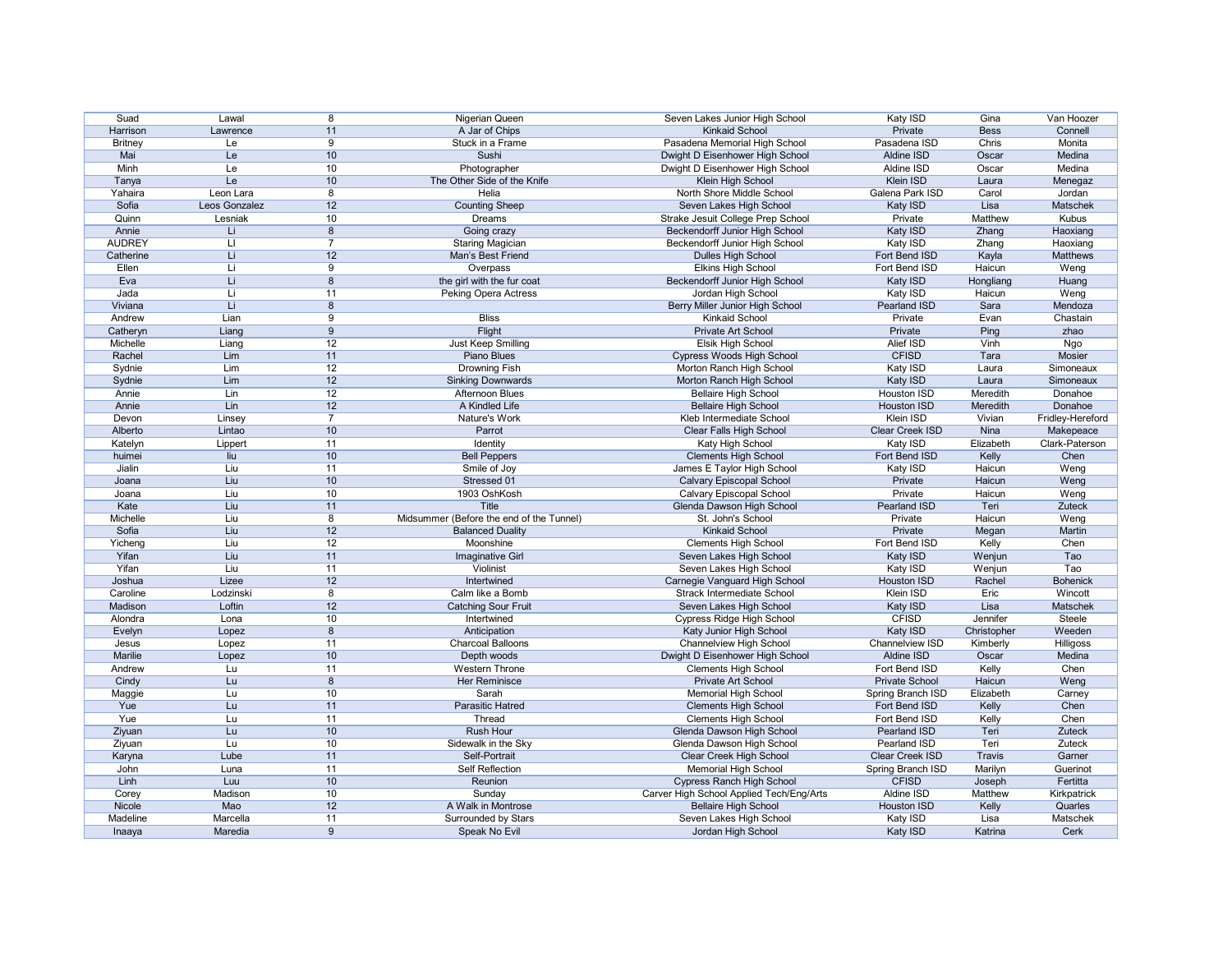| Ilyn           | Marquez         | 10              | Beauty in simplicity                           | Alief Taylor High School                   | Alief ISD           | <b>Brittany</b> | Hunter          |
|----------------|-----------------|-----------------|------------------------------------------------|--------------------------------------------|---------------------|-----------------|-----------------|
| Kinsey         | Marsh           | 12              | Under the Sea and Over the Clouds              | Cinco Ranch High School                    | Katy ISD            | Theresa         | <b>Burgess</b>  |
| Diana          | Martinez        | 10              | Death through Greenery                         | I H Kempner High School                    | Fort Bend ISD       | Cedric          | Ingram          |
| Gabriel        | Martinez        | 11              | Gone Yet Not Forgotten                         | Elsik High School                          | Alief ISD           | Keri            | Reynolds        |
| Jared          | Martinez        | 11              | The hands of judgment                          | Pasadena Memorial High School              | Pasadena ISD        | Jose            | Alvarez-Lucio   |
| April          | Massie          | 9               | Old Man                                        | Ridge Point High School                    | Fort Bend ISD       | Feng            | Zhu             |
| April          | Massie          | 9               | <b>Giving Gratitude</b>                        | Ridge Point High School                    | Fort Bend ISD       | Feng            | Zhu             |
| Dar            | Mawi            | 12              | Source of Life                                 | DeBakey High School for Health Professions | <b>Houston ISD</b>  | Neda            | Khan            |
| Lauren         | Maxcey          | 9               | Long Time No See                               | <b>Clear Springs High School</b>           | Clear Creek ISD     | Elizabeth       | Welch           |
| Addison        | <b>McCurdy</b>  | 9               | Sleepy                                         | Jordan High School                         | Katy ISD            | Katrina         | Cerk            |
| Lauren         | McGinnis        | 12              | <b>West University</b>                         | Episcopal High School                      | Private             | Japheth         | Storlie         |
|                | <b>McGinnis</b> |                 |                                                |                                            |                     |                 |                 |
| Lauren         |                 | 12              | Grandma                                        | Episcopal High School                      | Private             | Japheth         | Storlie         |
| Esmeralda      | Medina          | 12              | At the Break of Dawn                           | North Shore Senior High School             | Galena Park ISD     | Jedmy           | Centeno         |
| Lucina         | Mendoza         | 12              | Feeling Froggy?                                | North Shore Senior High School             | Galena Park ISD     | Jedmy           | Centeno         |
| Rebeca         | Mendoza         | 10              | The Desk of Dionysus                           | Obra D Tompkins High School                | Katy ISD            | Christie        | Skinner         |
| Elizabeth      | Minton          | 12              | <b>Mirror Mirror</b>                           | Episcopal High School                      | Private             | Sharon          | Willcutts       |
| Catelin        | Mo              | 10              | Pray(man)tis                                   | Pearland High School                       | Pearland ISD        | Mariel          | Degli Esposti   |
| Medina         | Mohabbat        | 8               | <b>Fierce Surrealism</b>                       | <b>Adams Junior High School</b>            | Katy ISD            | Kimberly        | Glasgow         |
| Ayushi         | Mohanty         | 11              | Through the Looking Glass                      | Carnegie Vanguard High School              | Houston ISD         | Rachel          | <b>Bohenick</b> |
| Daniela        | Montoya         | 8               | Freckles in the Yellow                         | San Jacinto Intermediate School            | Pasadena ISD        | Lindsay         | Clark           |
| Hannah         | Moore           | 10              | Please Stop Annoying Me                        | <b>Memorial High School</b>                | Spring Branch ISD   | Elisa           | <b>Barry</b>    |
| Ana            | <b>Morales</b>  | 11              | Life in Colors                                 | <b>Bridgeland High School</b>              | <b>CFISD</b>        | Nancy           | Hines           |
| David          | Morales         | 10              | Night of the Moon-jelly                        | Galena Park High School                    | Galena Park ISD     | Antonio         | Hurtado         |
| Sophia         | Moran           | 10              | <b>Butterfly Etude</b>                         | Klein Oak High School                      | Klein ISD           | Matthew         | Golden          |
| <b>Trinity</b> | Moreland        | 12              | Grow Where You Go                              | Clear Falls High School                    | Clear Creek ISD     | <b>APRIL</b>    | <b>MATTEIS</b>  |
| Isiahs         | Moreno          | 8               | A Morning Rise of Focus                        | Waller Junior High School                  | <b>Waller ISD</b>   | Savannah        | Nichols         |
| Emeline        | Moss            | 12              | <b>Sitting Pretty</b>                          | <b>Memorial High School</b>                | Spring Branch ISD   | Elisa           | <b>Barry</b>    |
| Reina          | Mostacho        | 12              | The Stress Society Gives                       | <b>Bridgeland High School</b>              | <b>CFISD</b>        | Nancy           | Hines           |
| Aruna          | Muthupillai     | 12              | Overwhelmed                                    | Glenda Dawson High School                  | <b>Pearland ISD</b> | Teri            | <b>Zuteck</b>   |
|                |                 | 10              | <b>Bubble</b>                                  |                                            | <b>CFISD</b>        | Teri            |                 |
| <b>Misty</b>   | <b>Mutters</b>  | 12              |                                                | <b>Cypress Woods High School</b>           | <b>CFISD</b>        |                 | Farrell         |
| Amal           | Nasrallah       |                 | Coelacanth                                     | <b>Cypress Creek High School</b>           |                     | Charlee         | Rogers          |
| Hannah         | <b>Nation</b>   | 11              | Pathram Aisle                                  | <b>Clear Falls High School</b>             | Clear Creek ISD     | Nina            | Makepeace       |
| Erin           | <b>Nelms</b>    | 12              | <b>Buddy</b>                                   | <b>Memorial High School</b>                | Spring Branch ISD   | Elisa           | Barry           |
| Katherine      | Nelson          | 10              | <b>Vibrant Isolation</b>                       | St Agnes Academy                           | Private             | Laura           | Costa           |
| Elyse          | Neves           | 10              | Generations of Addiction                       | Katy High School                           | Katy ISD            | Emily           | Trevino         |
| Audrey         | <b>Nguyen</b>   | 8               | Six Way Strawberry                             | <b>Hamilton Middle School</b>              | <b>CFISD</b>        | Kim             | <b>Lloyd</b>    |
| Bao            | Nguyen          | 11              | Nam Mo A Di Da Phat (Glory to Buddha Amitabha) | Carnegie Vanguard High School              | Houston ISD         | Rachel          | <b>Bohenick</b> |
| Henry          | Nguyen          | 12              | Self Portrait In the Forest                    | Alief Taylor High School                   | Alief ISD           | Charles         | Duran           |
| Valarie        | Nguyen          | 8               | <b>Floral Beauty</b>                           | Pearland Jr High School West               | Pearland ISD        | Christa         | George          |
| Faith-Victoria | Ni              | 11              | The Future of Women Out of this World          | Glenda Dawson High School                  | Pearland ISD        | Teri            | Zuteck          |
| Eva            | Nitsch          | 11              | Hush Hush                                      | <b>Bridgeland High School</b>              | <b>CFISD</b>        | Nancy           | Hines           |
| <b>JHANNA</b>  | <b>NOOR</b>     | 12              | <b>Bloomin Blues</b>                           | J Frank Dobie High School                  | Pasadena ISD        | Stephanie       | Albert          |
| Alexis         | Norman          | 10              | Strength in Number                             | DeBakey High School for Health Professions | Houston ISD         | Neda            | Khan            |
| Carolina       | Noyola          | 11              | <b>Wheels Out</b>                              | <b>Memorial High School</b>                | Spring Branch ISD   | Elisa           | <b>Barry</b>    |
| Pamela         | Noyola          | 12              | MK Opalescence                                 | Mayde Creek High School                    | Katy ISD            | Daniel          | Rodriguez       |
| Lily           | Ohanian         | 12              | <b>Absolute Frustration</b>                    | <b>Memorial High School</b>                | Spring Branch ISD   | Elisa           | <b>Barry</b>    |
| Riley          | O'Keefe         | 10              | Riley O'Keefe                                  | Klein Cain High School                     | Klein ISD           | Joel            | Cook            |
| Lia            | Orihuela        | 10              | Still life with an artichoke                   | St Agnes Academy                           | Private             | Claire          | Loft            |
| Aranza         | Orozco          | 8               | Sooo tired.                                    | Park View Intermediate School              | Pasadena ISD        | Leah            | Adams           |
| Vallery        | Orr             | 12              | <b>Eternal Youth</b>                           | <b>Memorial High School</b>                | Spring Branch ISD   | Elizabeth       | Carney          |
| Jahnavi        | Padavala        | 11              | Cheese!                                        | Cinco Ranch High School                    | Katy ISD            | Patricia A      | Kuhn            |
| Elizabeth      | Papp            | 12              | Sweet as a Strawberry                          | St Agnes Academy                           | Private             | Claire          | Loft            |
| Grace Sowon    | Park            | 10              | Loss                                           | <b>Elkins High School</b>                  | Fort Bend ISD       |                 | Morales         |
|                |                 |                 |                                                |                                            |                     | Ryan            |                 |
| Grace Sowon    | Park            | 10              | Anatomy                                        | <b>Elkins High School</b>                  | Fort Bend ISD       | Ryan            | Morales         |
| Grace Sowon    | Park            | 10              | <b>Under Pressure</b>                          | <b>Elkins High School</b>                  | Fort Bend ISD       | Ryan            | Morales         |
| Hyewon         | Park            | 9               | Fiddler                                        | <b>Elkins High School</b>                  | Fort Bend ISD       | Ryan            | Morales         |
| Yuna           | Park            | 11              | Real Me                                        | James E Taylor High School                 | Katy ISD            | Melissa         | Lobpries        |
| Zaynah         | Pasha           | 10 <sup>°</sup> | Speckled lady                                  | Jordan High School                         | Katy ISD            | Hailey-Ann      | <b>Booth</b>    |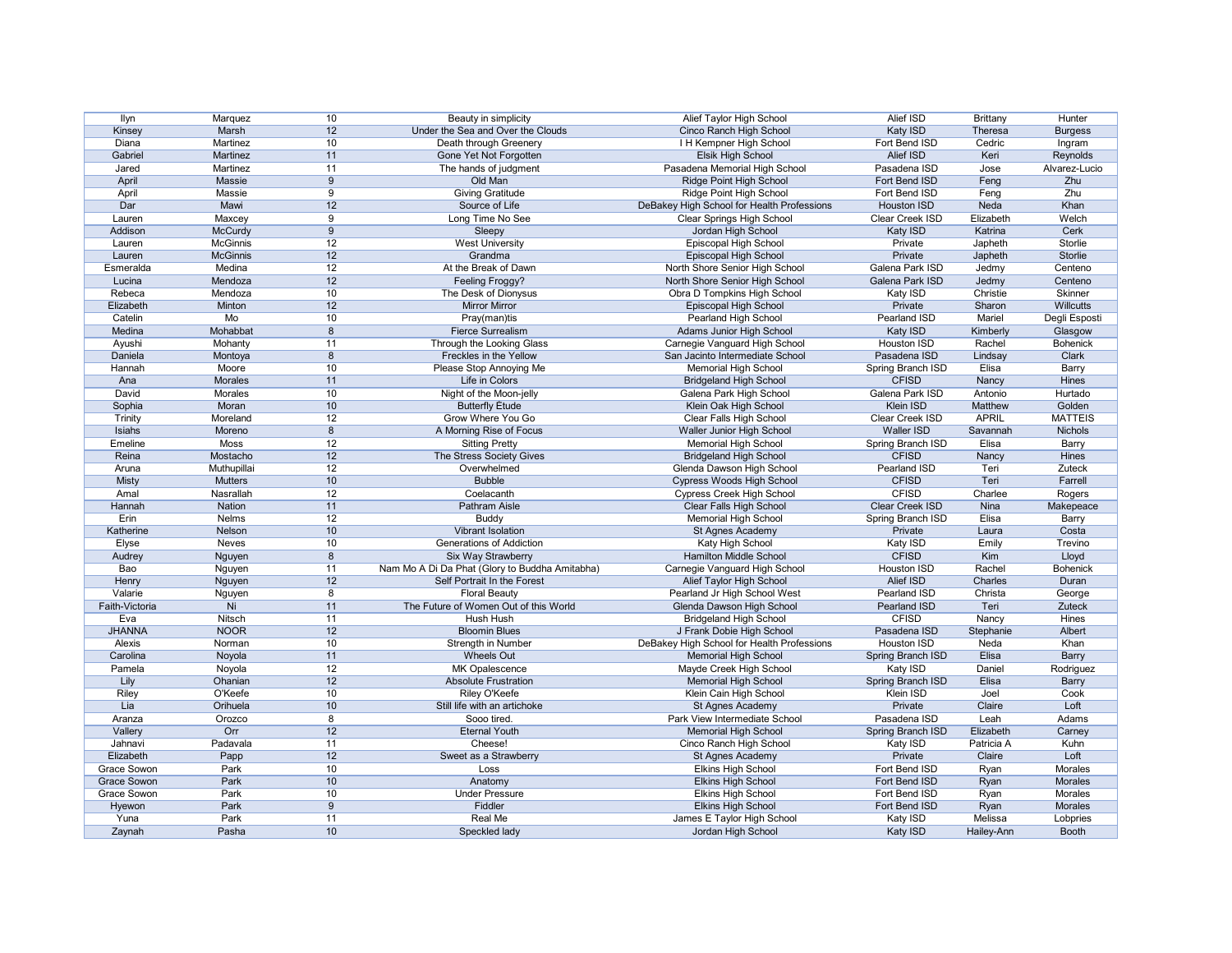| Ananya      | Pasunuri          | 10              | <b>Twilight Tales</b>          | Jordan High School                                    | Katy ISD           | Katrina       | Cerk             |
|-------------|-------------------|-----------------|--------------------------------|-------------------------------------------------------|--------------------|---------------|------------------|
| Ananya      | Pasunuri          | 10 <sup>°</sup> | <b>Bottled Up</b>              | Jordan High School                                    | <b>Katy ISD</b>    | Katrina       | Cerk             |
| Aastha      | Patel             | 11              | The Lot                        | <b>Cypress Ranch High School</b>                      | <b>CFISD</b>       | Joseph        | Fertitta         |
| Haley       | Patolia           | 10 <sup>°</sup> | <b>Gillie Suit</b>             | <b>Kinkaid School</b>                                 | Private            | <b>Bess</b>   | Connell          |
| Mu          | Paw               | 8               | Guérison                       | <b>Hamilton Middle School</b>                         | <b>CFISD</b>       | Kim           | Lloyd            |
| Jonah       | Payton            | 12              | Vestige                        | Klein Collins High School                             | Klein ISD          | Mike          | Hall             |
| Mia         | Paz               | 11              | Culture Ingredients            | Obra D Tompkins High School                           | Katy ISD           | Christie      | Skinner          |
| Carmen      | Pedraza           | 12              | gloom                          | Douglas Macarthur High School                         | Aldine ISD         | Amber         | Quiroz           |
| Gayatri     | pemmaraju         | 11              | <b>Festival of Colors</b>      | Obra D Tompkins High School                           | <b>Katy ISD</b>    | Christie      | Skinner          |
| Anahi       | Perez             | 12              | Egg                            | Eastwood Academy                                      | Houston ISD        | luis          | perez            |
| Corina      | Perez             | 12              | Reflecting in the Park         | Kinder High School for the Performing and Visual Arts | Houston ISD        | David         | Waddell          |
| Corina      | Perez             | 12              | In the Pursuit of Peacock      | Kinder High School for the Performing and Visual Arts | Houston ISD        | Hugh          | Waddel           |
| Hana        | Perez             | 11              | Restraint                      | Obra D Tompkins High School                           | Katy ISD           | Christie      | Skinner          |
| Jose        | Perez             | 12              | <b>Unusual Growth</b>          | J Frank Dobie High School                             | Pasadena ISD       | Stephanie     | Albert           |
| <b>Binh</b> | Pham              | 11              | Space Boy                      | <b>Clements High School</b>                           | Fort Bend ISD      | Kelly         | Chen             |
| <b>Binh</b> | Pham              | 11              | <b>Pink Street</b>             | <b>Clements High School</b>                           | Fort Bend ISD      | Kelly         | Chen             |
| <b>Binh</b> | Pham              | 11              | New York Reach                 |                                                       | Fort Bend ISD      |               | Chen             |
|             | Pham              | 8               |                                | <b>Clements High School</b>                           |                    | Kelly         | Pham             |
| Ky Thu      |                   |                 | Angels                         | Klein Intermediate School                             | Klein ISD          | Tu-Anh        |                  |
| Liya        | Pham              | 11              | You Are What You Eat           | Jordan High School                                    | Katy ISD           | Katrina       | Cerk             |
| Phuong      | Pham              | $10$            | Hiraeth                        | <b>Cypress Ranch High School</b>                      | <b>CFISD</b>       | Elizabeth     | Clark            |
| Nguyen      | Phan              | 11              | Fragarach                      | Klein Cain High School                                | <b>Klein ISD</b>   | Joel          | Cook             |
| Spencer     | Phillips          | 12              | Phoenix                        | <b>Bridgeland High School</b>                         | <b>CFISD</b>       | <b>Brad</b>   | Conklin          |
| Alexa       | Phuong            | 10              | Endangered                     | Klein Collins High School                             | <b>Klein ISD</b>   | <b>Mike</b>   | Hall             |
| Jemima      | Pierre            | 12              | <b>Cosmic Adventures</b>       | DeBakey High School for Health Professions            | Houston ISD        | Neda          | Khan             |
| William     | Pipes             | 12              | Coke for the Night             | <b>Bridgeland High School</b>                         | <b>CFISD</b>       | Juan          | Guevara          |
| lan         | Plaisance         | 12              | Soulless                       | <b>Bridgeland High School</b>                         | <b>CFISD</b>       | Juan          | Guevara          |
| Lilly       | Poe               | 11              | House of Cards                 | Atascocita High School                                | Humble ISD         | Chelsea       | White            |
| aubriella   | poole             | 10              | call it magic                  | Lamar High School                                     | <b>Houston ISD</b> | Dina          | Attar            |
| Hannah      | Poon              | 11              | Jack Jack's Pumpkin Patch      | <b>Ridge Point High School</b>                        | Fort Bend ISD      | Jinny         | Pham             |
| Kennedi     | Poullard          | 12              | <b>Toxic</b>                   | <b>Kinkaid School</b>                                 | Private            | <b>Bess</b>   | Connell          |
| Laiah       | Powell            | 11              | <b>Vivus</b>                   | Langham Creek High School                             | <b>CFISD</b>       | Joshua        | <b>Smith</b>     |
| Ciara       | Pratt             | 12              | Joy and Despair                | <b>Clear Falls High School</b>                        | Clear Creek ISD    | Nina          | Makepeace        |
| Chloe       | Pruett            | 12              | <b>Kiler Curiosity</b>         | <b>Memorial High School</b>                           | Spring Branch ISD  | Elisa         | <b>Barry</b>     |
| Diana       | Puerta            | 11              | <b>Rainy Quarantine</b>        | <b>Memorial High School</b>                           | Spring Branch ISD  | Elisa         | <b>Barry</b>     |
| Diana       | Puerta            | 11              | Illumination                   | <b>Memorial High School</b>                           | Spring Branch ISD  | Elisa         | Barry            |
| Zoe         | Puno              | 12              | Stages of Life through Water   | Obra D Tompkins High School                           | Katy ISD           | Christie      | Skinner          |
| Amber       | Qu                | 12              | Scraps                         | <b>Clements High School</b>                           | Fort Bend ISD      | Kelly         | Chen             |
| Amber       | Qu                | 12              | Something is Prowling          | <b>Clements High School</b>                           | Fort Bend ISD      | Kelly         | Chen             |
| Katie       | Quander           | 11              | Self-Portrait                  | <b>Kinkaid School</b>                                 | Private            | <b>Bess</b>   | Connell          |
| Annabella   | Quesada           | 11              | Medusa: Insecurities and Wrath | Obra D Tompkins High School                           | Katy ISD           | Christie      | Skinner          |
| Hajra       | Rahim             | 10              | <b>Small Changes</b>           | Obra D Tompkins High School                           | Katy ISD           | Kim           | Le               |
| Hajra       | Rahim             | 10              | Numb Disbelief                 | Obra D Tompkins High School                           | Katy ISD           | Kim           | Le               |
| Keyli       | Ramirez           | 9               | Reeds                          | <b>Cypress Lakes High School</b>                      | <b>CFISD</b>       | Shauna        | Martin           |
| Chelsea     | Rasmussen         | 11              | Lost in Thought                | Cypress Woods High School                             | <b>CFISD</b>       | Teri          | Farrell          |
| Mark        | Ray               | 12              |                                | <b>Bellaire High School</b>                           | Houston ISD        | Kelly         | Quarles          |
|             |                   |                 | Spin                           |                                                       |                    |               |                  |
| Teresita    | Rendon            | 11              | <b>Isis</b>                    | Clear Creek High School                               | Clear Creek ISD    | <b>Travis</b> | Garner           |
| Jenire      | Resendiz-Aquino   | 12              | Tristeza                       | Eastwood Academy                                      | Houston ISD        | luis          | perez            |
| Jenire      | Resendiz-Aquino   | 12              | Janely                         | Eastwood Academy                                      | Houston ISD        | luis          | perez            |
| Fabiola     | Reynoso           | 12              | Luis                           | Douglas Macarthur High School                         | Aldine ISD         | Amber         | Quiroz           |
| Mary        | Riascos           | 12              | Paint it Black                 | Carver High School Applied Tech/Eng/Arts              | Aldine ISD         | Matthew       | Kirkpatrick      |
| Mary        | Riascos           | 12              | <b>Wandering Thoughts</b>      | Carver High School Applied Tech/Eng/Arts              | Aldine ISD         | Matthew       | Kirkpatrick      |
| Ava         | Ribakovs          | 8               | <b>Snack Time</b>              | Adams Junior High School                              | Katy ISD           | Kimberly      | Glasgow          |
| Macee       | Richardson        | 11              | Gone But Never Forgotten       | <b>Bridgeland High School</b>                         | <b>CFISD</b>       | <b>Brad</b>   | Conklin          |
| Michelle    | Rico              | 11              | In The Mundane                 | Obra D Tompkins High School                           | Katy ISD           | Christie      | Skinner          |
| Joseph      | Riffin- Canizalez | 12              | <b>The Pilot</b>               | Cypress Woods High School                             | <b>CFISD</b>       | Teri          | Farrell          |
| Hannah      | Riley             | 12              | Where Do I Go From Here?       | Klein Collins High School                             | Klein ISD          | Chad          | Hardin           |
| Ananya      | Rincon            | 8               | Glisten                        | Kleb Intermediate School                              | Klein ISD          | Vivian        | Fridley-Hereford |
| Douglas     | <b>Rivas</b>      | 11              | Reach                          | Mayde Creek High School                               | Katy ISD           | Caron         | <b>Blake</b>     |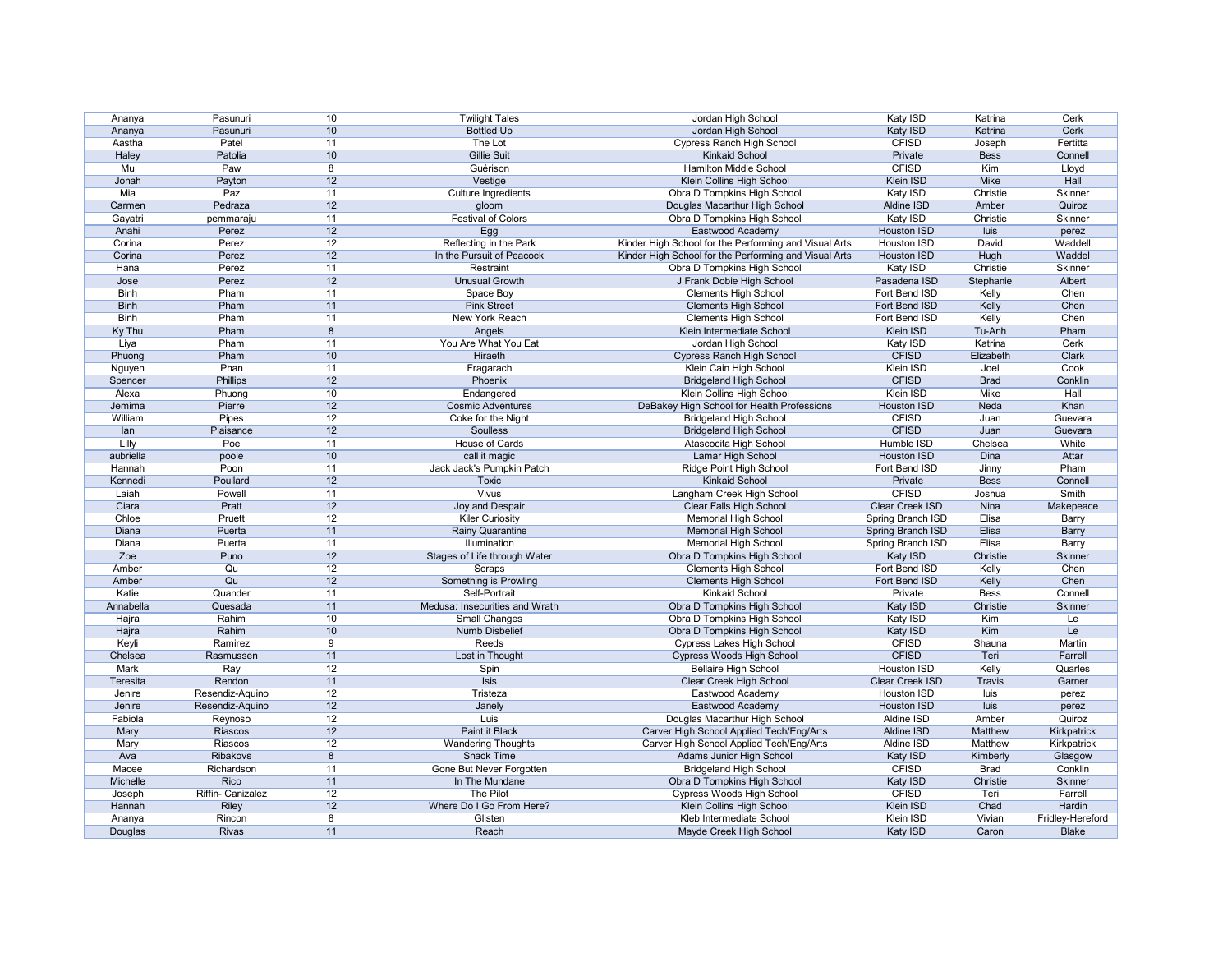| Rachael       | Rivas              | 11              | Beyond the Bayou                   | Cy-Fair High School                                   | <b>CFISD</b>       | Laurie        | Emery              |
|---------------|--------------------|-----------------|------------------------------------|-------------------------------------------------------|--------------------|---------------|--------------------|
| Evan          | Roach              | 12              | <b>Fantasy Tech</b>                | <b>Westside High School</b>                           | <b>Houston ISD</b> | Susan         | Smith              |
| Evan          | Roach              | 12              | Rewind                             | Westside High School                                  | Houston ISD        | Susan         | <b>Smith</b>       |
| Caitlyn       | Roberts            | 12              | <b>Basked in Creation</b>          | <b>Cypress Ranch High School</b>                      | <b>CFISD</b>       | Jason         | Neumann            |
| Kate          | Robison            | 12              | 1436                               | <b>Kinkaid School</b>                                 | Private            | <b>Bess</b>   | Connell            |
| Sarah         | Rocha              | 12              | Mind Through the Cat's Eye         | Kinder High School for the Performing and Visual Arts | <b>Houston ISD</b> | David         | Waddell            |
| Alexis        | Rodriguez          | 12              | <b>Engulfed in Grief</b>           | <b>Memorial High School</b>                           | Spring Branch ISD  | Elisa         | Barry              |
| Carlos        | Rodriguez          | 12              | Welding with Colors                | Galena Park High School                               | Galena Park ISD    | Wesley        | Frey               |
| Ciani         | Rodriguez          | 10              | Ciani's collection                 | Yates High School                                     | Houston ISD        | Gina          | Farquharson        |
| Melanie       | Rodriguez          | 10              | <b>Blue Ocean</b>                  | Clear Lake High School                                | Clear Creek ISD    | Peter         | <b>Storms</b>      |
| EmmaLee       |                    | 12              | The Lost Otherworldly Soul         | Klein Cain High School                                | Klein ISD          | Marisa        | Marsico            |
|               | Rogers<br>Rolle    | 8               | Coffee Cute                        | Jones Middle School                                   | Aldine ISD         | Sarah         | Kersh              |
| Leylah        |                    |                 |                                    |                                                       |                    |               |                    |
| Katy          | Romine             | 10              | <b>Timeless Orange</b>             | Friendswood High School                               | Friendswood ISD    | Dawne         | Welch              |
| Raul          | Rosa               | 12              | <b>Trapped Femininity</b>          | DeBakey High School for Health Professions            | <b>Houston ISD</b> | Neda          | Khan               |
| Jennifer      | Rosales            | 8               | The Perfection of Nature           | Park View Intermediate School                         | Pasadena ISD       | Leah          | Adams              |
| Yvana         | Salazar Villarroel | 9               | Frightened                         | Jordan High School                                    | Katy ISD           | Katrina       | Cerk               |
| Emiliano      | Salazar-Vazquez    | 12              | Alexanderism                       | <b>Cypress Creek High School</b>                      | <b>CFISD</b>       | <b>Brooke</b> | Romas              |
| Valeria       | Saleh              | 11              | <b>Robot Attack</b>                | <b>Cypress Ranch High School</b>                      | <b>CFISD</b>       | Melanie       | <b>Offutt</b>      |
| Braydan       | Salinas            | 11              | <b>Spreading Light</b>             | St Thomas High School                                 | Private            | <b>MIKE</b>   | <b>NEBEL</b>       |
| <b>Briana</b> | Salinas            | 12              | Shade Twist                        | Klein Forest High School                              | Klein ISD          | <b>Misty</b>  | Crowe              |
| Joshua        | Sambrano           | 11              | Sky of Orange                      | Eastwood Academy                                      | Houston ISD        | luis          | perez              |
| Leo (Ella)    | Samuel             | 10              | Smoke On the Water                 | Cy-Fair High School                                   | <b>CFISD</b>       | Sarah         | Hartman            |
| Sophia        | Samuels            | 8               | <b>Risk</b>                        | Salyards Middle School                                | <b>CFISD</b>       | Justin        | Lamarche           |
| Sameeha       | Sana               | 8               | Mommy's Spirit                     | Quail Valley Middle School                            | Fort Bend ISD      | Imelda        | Valencia-Gutierrez |
| Alicia        | Sanchez            | 11              | Reflection                         | Eastwood Academy                                      | Houston ISD        | luis          | perez              |
| Alicia        | Sanchez            | 11              | breathe                            | Eastwood Academy                                      | <b>Houston ISD</b> | luis          | perez              |
| Christina     | Sanchez            | 12              | Once I Stop Crying                 | Blanson Career and Technical Education High School    | Aldine ISD         | Chris         | Peel               |
| Jocelyn       | Sanchez            | 8               | End of the Road                    | Meyerland Performing & Visual Arts Middle School      | <b>Houston ISD</b> | Christina     | Gonzalez           |
| Madelyn       | Sander             | 8               | Feathers of Jade                   | <b>Hamilton Middle School</b>                         | <b>CFISD</b>       | Kim           | Lloyd              |
| Julisa        | Santiago           | 12              | Hold your breath                   | Morton Ranch High School                              | <b>Katy ISD</b>    | Laura         | Simoneaux          |
| mireida       | santos             | 12              | Self Growth                        | Douglas Macarthur High School                         | Aldine ISD         | Elliot        | Chow               |
| Symone        | Santos             | 12              | Dreaming of Edward                 | Mayde Creek High School                               | <b>Katy ISD</b>    | Caron         | <b>Blake</b>       |
| angenella     | scarano            | 11              | exile                              | <b>Bridgeland High School</b>                         | <b>CFISD</b>       | Juan          | Guevara            |
| Cassandra     | Schimanski         | 12              | Through the Peephole               | DeBakey High School for Health Professions            | <b>Houston ISD</b> | Neda          | Khan               |
| Max           | Scholl             | 11              | <b>Distance</b>                    | Village High School                                   | Private            | Selene        | Bautista           |
| Max           | Scholl             | 11              | Polyhedra                          | Village High School                                   | Private            | Selene        | Bautista           |
| Max           | Scholl             | 11              | Dog Days                           | Village High School                                   | Private            | Selene        | Bautista           |
| Henry         | Segal              | 12              | Director's Cut: The Director's Cut | Kinkaid School                                        | Private            | Ryan          | Gillentine         |
|               |                    | 12              | <b>Little Big Shot</b>             | <b>Kinkaid School</b>                                 | Private            |               | Gillentine         |
| Henry         | Segal              |                 |                                    |                                                       | Private            | Ryan          |                    |
| Keenan        | Sencio-sims        | 10              | <b>Spiraling Shadows</b>           | St Thomas High School                                 |                    | <b>MIKE</b>   | <b>NEBEL</b>       |
| Haleigh       | Seymour            | $\overline{12}$ | Wisp                               | Katy High School                                      | Katy ISD           | <b>Brent</b>  | Kramlich           |
| Haleigh       | Seymour            | 12              | Segregation                        | Katy High School                                      | Katy ISD           | <b>Brent</b>  | Kramlich           |
| Madison       | Sharp              | 10              | Playing With Fire                  | Jordan High School                                    | Katy ISD           | Katrina       | Cerk               |
| Sumaiya       | Sheikh             | 11              | Mirroring on 4103                  | Eastwood Academy                                      | <b>Houston ISD</b> | luis          | perez              |
| Heyi          | Shen               | 8               | Through My Eyes                    | <b>Memorial Middle School</b>                         | Spring Branch ISD  | Felicia       | Marshall           |
| Tianran       | Shen               | 10              | Cerberus                           | <b>Bellaire High School</b>                           | Houston ISD        | Kelly         | Quarles            |
| Tianran       | Shen               | 10              | Siena                              | <b>Bellaire High School</b>                           | Houston ISD        | Meredith      | Donahoe            |
| Sophia        | Shi                | 8               | Wish                               | Private Art School                                    | Private            | ping          | zhao               |
| Viki          | Shi                | 11              | Facade                             | <b>Clements High School</b>                           | Fort Bend ISD      | Kelly         | Chen               |
| Joshua        | Shipley            | 10              | A Day on the Bay                   | <b>Episcopal High School</b>                          | Private            | Lauren        | Cunningham         |
| Gracie        | Shoemaker          | 11              | Autumn Banquet                     | St Agnes Academy                                      | Private            | Claire        | Loft               |
| Elise         | Shu                | 12              | <b>Empire State Building</b>       | <b>Kinkaid School</b>                                 | Private            | <b>Bess</b>   | Connell            |
| Elise         | Shu                | 12              | Pumpkins                           | <b>Kinkaid School</b>                                 | Private            | <b>Bess</b>   | Connell            |
| Amna          | Siddiqui           | 8               | <b>Relighting The World</b>        | Schindewolf Intermediate School                       | Klein ISD          | Samantha      | Lacey              |
| Ariana        | Sifuentes          | 12              | Fowl Play                          | Eastwood Academy                                      | Houston ISD        | luis          | perez              |
| Kristin       | <b>Sims</b>        | 11              | Eva                                | <b>Kinkaid School</b>                                 | Private            | <b>Bess</b>   | Connell            |
| Cainan        | Skibinski          | 11              | Introspection                      | Klein High School                                     | Klein ISD          | Edith         | Gomez              |
| Henry         | Smith              | 10 <sup>°</sup> | The Chopping Block                 | Episcopal High School                                 | Private            | Lauren        | Cunningham         |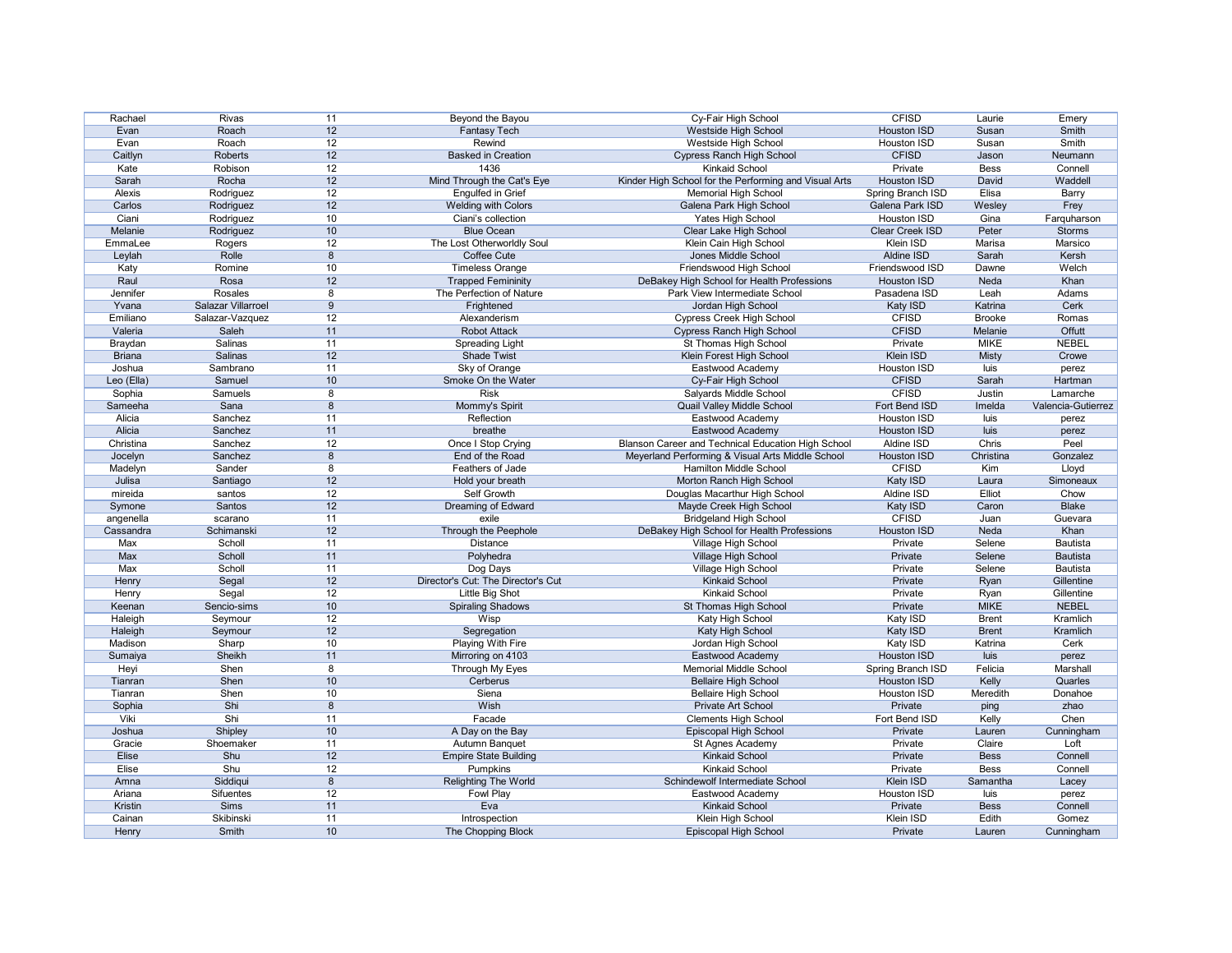| Sabrina        | Smith          | 9               | I Did It For You                 | Obra D Tompkins High School                | Katy ISD           | Christie      | Skinner          |
|----------------|----------------|-----------------|----------------------------------|--------------------------------------------|--------------------|---------------|------------------|
| Shia           | <b>Smith</b>   | 12              | The Working Man                  | <b>Bellaire High School</b>                | <b>Houston ISD</b> | Kelly         | Quarles          |
| Sydney         | <b>Smith</b>   | 11              | Hidden                           | <b>Kinkaid School</b>                      | Private            | <b>Bess</b>   | Connell          |
| Sydney         | Smith          | 11              | Once Upon                        | <b>Kinkaid School</b>                      | Private            | <b>Bess</b>   | Connell          |
| Caroline       | Snider         | 12              | "On Accident"                    | St Agnes Academy                           | Private            | Claire        | Loft             |
| Elizabeth      | So             | 11              | Cafe Au Lait                     | <b>Memorial High School</b>                | Spring Branch ISD  | Elizabeth     | Carney           |
| Maximus        | So             | 10 <sup>°</sup> | Photos                           | Klein Cain High School                     | Klein ISD          | Joel          | Cook             |
| Soha           | Sohail         | 11              | Winter in Wales                  | <b>Cypress Creek High School</b>           | <b>CFISD</b>       | <b>Brooke</b> | Romas            |
| Melanie        | Solano         | 10              | Sin Limite                       | <b>Channelview High School</b>             | Channelview ISD    | Kimberly      | <b>Hilligoss</b> |
| kaleb          | Soto           | 11              | Forsaken                         | <b>Calvin Nelms Charter School</b>         | Private            | <b>Brad</b>   | Carey            |
| Daley          | Sparacino      | 11              | tranquility                      | <b>Bridgeland High School</b>              | <b>CFISD</b>       | Juan          | Guevara          |
| Ramya          | Srinivasan     | 10              | Beauty Through the Lens          | Seven Lakes High School                    | Katy ISD           | Lisa          | Matschek         |
| Ramya          | Srinivasan     | 10              | Heirlooms                        | Seven Lakes High School                    | Katy ISD           | Lisa          | Matschek         |
| Lauren         | Standley       | 12              | Serenity                         | Episcopal High School                      | Private            | Lauren        | Cunningham       |
| Aliah          | <b>Stevens</b> | 9               | A Cry for Freedom                | Katy High School                           | Katy ISD           | Emily         | Trevino          |
| Aliah          | <b>Stevens</b> | 9               | The Wedding                      | Katy High School                           | Katy ISD           | Emily         | Trevino          |
| Madeline       | Stieglitz      | 11              | Failing to Impress               | <b>Memorial High School</b>                | Spring Branch ISD  | Elisa         | Barry            |
| Abby           | Strachota      | 10 <sup>°</sup> | <b>Black Velvet</b>              |                                            |                    | Mark          |                  |
|                |                |                 |                                  | Robert Turner College & Career High School | Pearland ISD       |               | Villalpando      |
| Ladin          | <b>Strauss</b> | 10              | <b>Fortune Cookie Factory</b>    | <b>Kinkaid School</b>                      | Private            | <b>Bess</b>   | Connell          |
| Aniyah         | Stringer       | $\overline{7}$  | A Fine Feline                    | Pearland Jr High School South              | Pearland ISD       | Jodie         | Lyden            |
| Jerry          | Sun            | 11              | Cattle In The Evening Sun        | Seven Lakes High School                    | Katy ISD           | Madelene      | <b>Buzan</b>     |
| Rylee          | Sutton         | 12              | Floating                         | Klein Cain High School                     | Klein ISD          | Joel          | Cook             |
| Lillian        | Tan            | 10 <sup>°</sup> | Asakusa                          | Kerr High School                           | <b>Alief ISD</b>   | Michelle      | Kasmarek         |
| Hannah         | Tejtel         | 10 <sup>°</sup> | Singing the Body Electric        | St Agnes Academy                           | Private            | <b>Terry</b>  | Suprean          |
| <b>Brady</b>   | Teng           | 11              | Impassive Artisan                | Seven Lakes High School                    | Katy ISD           | Lisa          | Matschek         |
| Jackeline      | Tenorio        | 12              | Outcome                          | Douglas Macarthur High School              | Aldine ISD         | Amber         | Quiroz           |
| Lucy           | Terrell        | 11              | Take 5                           | St Agnes Academy                           | Private            | Laura         | Costa            |
| Lucy           | Terrell        | 11              | Elegancy to Pain                 | St Agnes Academy                           | Private            | Claire        | Loft             |
| Nhi            | Thai           | 8               | Fire Within                      | O'donnell Middle School                    | <b>Alief ISD</b>   | Kelsey        | Wu               |
| Ember          | Thornton       | 11              | <b>Girlboss</b>                  | Cinco Ranch High School                    | Katy ISD           | Theresa       | <b>Burgess</b>   |
| Maria          | Tico           | 8               | The Earth is Bleeding            | <b>Bleyl Middle School</b>                 | <b>CFISD</b>       | Justin        | Roberson         |
| Ruchi          | Tiwari         | 12              | I am "Aurat", Hear me Roar       | Cypress Woods High School                  | <b>CFISD</b>       | Qindeel       | <b>Butt</b>      |
| Kristine       | To             | 11              | Markup                           | Cypress Woods High School                  | <b>CFISD</b>       | Qindeel       | <b>Butt</b>      |
| Ana-Nicole     | Toaca          | 8               | <b>Hyacinth Macaw Dedication</b> | Schindewolf Intermediate School            | Klein ISD          | Samantha      | Lacey            |
| Anabell        | Toledo         | 12              | Hush                             | <b>Bridgeland High School</b>              | <b>CFISD</b>       | Nancy         | <b>Hines</b>     |
| Sofia Grace    | Tongol         | 11              | <b>Fast Fashion</b>              | Paetow High School                         | Katy ISD           | VIno          | Underwood        |
| Kathleen       | Tonn           | 12              | Arcane Intention                 | <b>Memorial High School</b>                | Spring Branch ISD  | Elizabeth     | Carney           |
| Annie          | Tran           | 11              | Don't Play With Fire             | Clear Brook High School                    | Clear Creek ISD    | Jeffrey       | Samp             |
| Annie          | Tran           | 12              | <b>Filial Piety</b>              | Kerr High School                           | Alief ISD          | Janine        | <b>Dykes</b>     |
| Brooklynn      | Tran           | 9               | <b>Blooming Flowers</b>          | Jordan High School                         | Katy ISD           | Katrina       | Cerk             |
| Reyana         | Tran           | 12              | <b>Gilded Cage</b>               | Klein High School                          | Klein ISD          | Edith         | Gomez            |
| Tien           | Tran           | 12              | Lonely                           | <b>Cypress Ranch High School</b>           | <b>CFISD</b>       | Melanie       | Offutt           |
| Jacqueline     | Trejo          | 11              | <b>Bunny Fluff</b>               | Pasadena High School                       | Pasadena ISD       | Lane          | Smolen           |
| Jack           | Trowbridge     | 12              | Triangulated                     | <b>Calvin Nelms Charter School</b>         | Private            | <b>Brad</b>   | Carey            |
| Leilanie       | Turcios        | 8               | My Friend                        |                                            | Pearland ISD       | Sara          | Mendoza          |
|                |                |                 |                                  | Berry Miller Junior High School            |                    |               |                  |
| Unyimeabasi    | Usua           | 11              | <b>System Error</b>              | Jordan High School                         | Katy ISD           | Katrina       | Cerk             |
| Grace          | Vallone        | 12              | Skyline                          | <b>Kinkaid School</b>                      | Private            | <b>Bess</b>   | Connell          |
| Grace          | Vallone        | 12              | <b>Williams Tower</b>            | <b>Kinkaid School</b>                      | Private            | <b>Bess</b>   | Connell          |
| Madelyn        | Van Tiem       | 12              | Normalcy                         | Kingwood High School                       | Humble ISD         | Melissa       | Frye             |
| <b>Brandon</b> | Vargas         | 12              | <b>Class Crickets</b>            | Pasadena Memorial High School              | Pasadena ISD       | Jose          | Alvarez-Lucio    |
| <b>Brandon</b> | Vargas         | 12              | Life of B                        | Pasadena Memorial High School              | Pasadena ISD       | Jose          | Alvarez-Lucio    |
| Emilio         | Vazquez        | 8               | H 2 O Tides                      | Waller Junior High School                  | Waller ISD         | Savannah      | Nichols          |
| Rodolfo        | Vela Marino    | 11              | Pray                             | Seven Lakes High School                    | Katy ISD           | Madelene      | <b>Buzan</b>     |
| Ricardo        | Ventura        | 11              | <b>Urban Nightfall</b>           | Galena Park High School                    | Galena Park ISD    | Wesley        | Frey             |
| Jahnavi        | Verma          | 10              | The date                         | Obra D Tompkins High School                | Katy ISD           | Christie      | Skinner          |
| <b>Blanca</b>  | Vielma         | 11              | Everlasting                      | Calvin Nelms Charter School                | Private            | <b>Brad</b>   | Carey            |
| Alexander      |                |                 |                                  | <b>Clements High School</b>                | Fort Bend ISD      |               |                  |
|                | <b>Vitek</b>   | 12              | Datamoshed                       |                                            |                    | Kelly         | Chen             |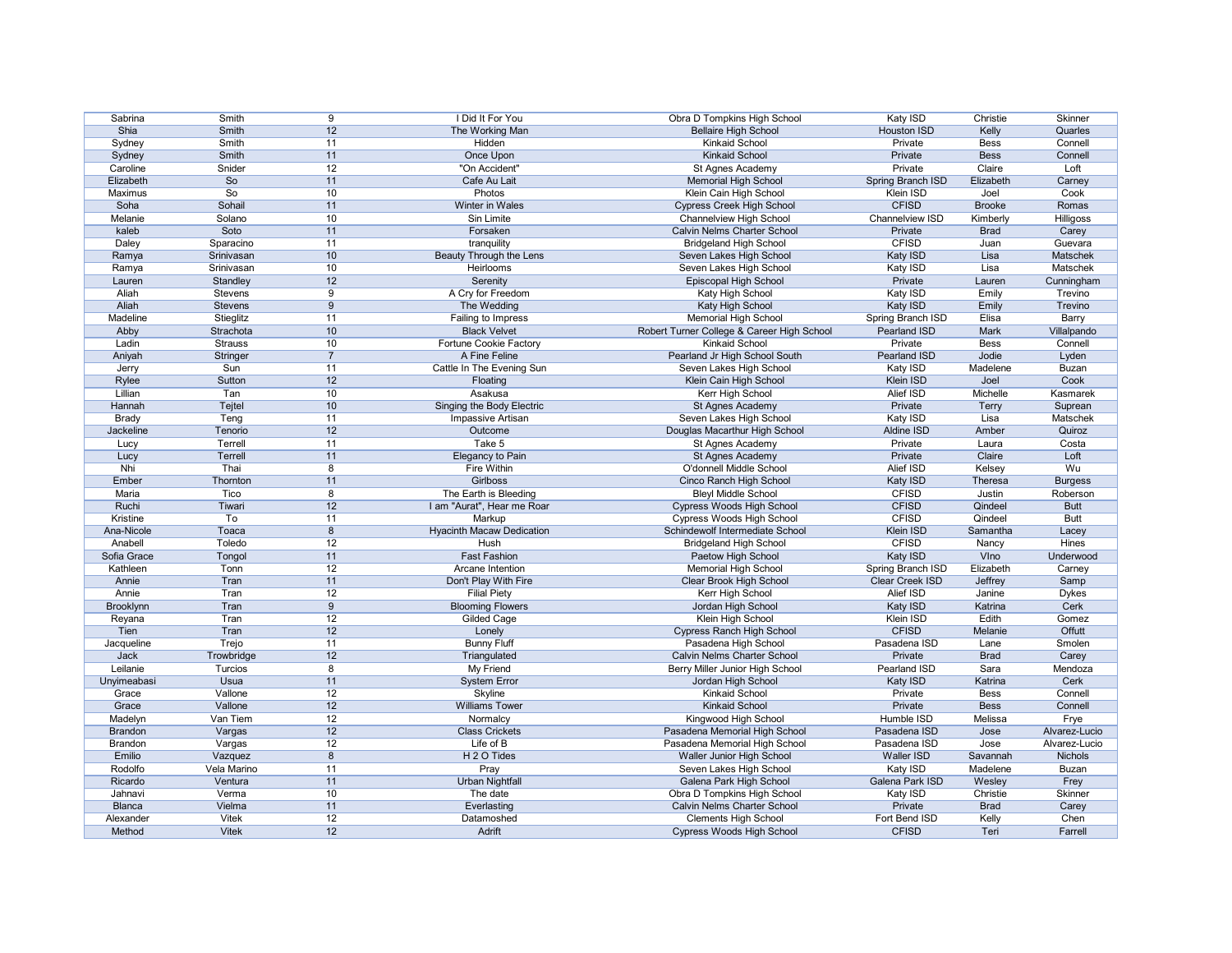| Yen              | $\overline{\mathsf{V}}\mathsf{o}$ |                 | Lady of Del Luna                                    | <b>Arnold Middle School</b>                                  | <b>CFISD</b>                | Jeanna       | Pena                     |
|------------------|-----------------------------------|-----------------|-----------------------------------------------------|--------------------------------------------------------------|-----------------------------|--------------|--------------------------|
| Anh              | Vu                                | 11              | Metamorphosis                                       | Jersey Village High School                                   | <b>CFISD</b>                | <b>Belem</b> | Hooker                   |
| Madelynn         | $\overline{\mathsf{V}}$ u         | 10 <sup>°</sup> | Pick a Card                                         | Seven Lakes High School                                      | Katy ISD                    | Madelene     | <b>Buzan</b>             |
| Lily             | Vue                               | 12              | Tsujki Paj                                          | Lamar Consolidated High School                               | Lamar CISD                  | Constintine  | Lopez                    |
| Rebecca          | Wagley                            | 12              | <b>Musical Cranes</b>                               | Clear Falls High School                                      | Clear Creek ISD             | <b>APRIL</b> | <b>MATTEIS</b>           |
| Amy              | Wang                              | 8               | Knight of Countryside                               | Quail Valley Middle School                                   | Fort Bend ISD               | Feng         | Zhu                      |
| Edlyn            | Wang                              | 8               | Do you want to play a game                          | Adams Junior High School                                     | Katy ISD                    | Kimberly     | Glasgow                  |
| Halley           | Wang                              | 12              | Dream of fantasies                                  | Village High School                                          | Private                     | Selene       | <b>Bautista</b>          |
| <u>lvy</u>       | Wang                              | 11              | To Those Who I've Loved                             | <b>Cypress Woods High School</b>                             | <b>CFISD</b>                | Qindeel      | <b>Butt</b>              |
| Luke             | Wang                              | 9               | <b>Wild Ducks</b>                                   | Private Art School                                           | Private                     | Ping         | Zhao                     |
| <b>SARAH</b>     | <b>WANG</b>                       | 9               | Head Masquerade                                     | Jordan High School                                           | Katy ISD                    | Zhang        | Haoxiang                 |
| Tian             | Wang                              | 10              | Oridaea                                             | <b>Clements High School</b>                                  | Fort Bend ISD               | Kelly        | Chen                     |
| William          | Wang                              | 11              | <b>Pretty Lady</b>                                  | Private Art School                                           | Private                     | Ping         | Zhao                     |
| Jalin            | Washington                        | 12              | Pandemonium                                         | North Shore Senior High School                               | Galena Park ISD             | Jedmy        | Centeno                  |
| Rory             | Watjus                            | 8               | Laughter in the Light                               | League City Intermediate School                              | Clear Creek ISD             | Sherry       | White                    |
| inaya            | wazir                             | 12              | <b>Self Portrait</b>                                | <b>Bridgeland High School</b>                                | <b>CFISD</b>                | Juan         | Guevara                  |
|                  | Wei                               | 12              | Generations                                         | Stephen F Austin High School                                 | Fort Bend ISD               |              | dunlevy                  |
| Tracy            | Wei                               | 12              | <b>Classic Beauty</b>                               |                                                              | Fort Bend ISD               | nancy        | dunlevy                  |
| Tracy            |                                   |                 |                                                     | Stephen F Austin High School                                 |                             | nancy        |                          |
| Tracy            | Wei                               | 12              | Love, Mom                                           | Stephen F Austin High School                                 | Fort Bend ISD               | nancy        | dunlevy                  |
| Faith            | West                              | 8               | <b>Distorted Portrait</b>                           | Clear Lake Intermediate School                               | Clear Creek ISD             | Nichole      | <b>McCarty</b>           |
| John             | Westby                            | 11              | October Obduracy                                    | St Thomas High School                                        | Private                     | <b>MIKE</b>  | <b>NEBEL</b>             |
| Ellie            | Wideman                           | 12              | The Surface                                         | Cypress Woods High School                                    | <b>CFISD</b>                | Qindeel      | <b>Butt</b>              |
| Jazlynn          | Williams                          | 10              | <b>Unsolicited Slumber</b>                          | I H Kempner High School                                      | Fort Bend ISD               | Cedric       | Ingram                   |
| Pacey            | Willis                            | 12              | Psychic Zap                                         | Cypress Woods High School                                    | <b>CFISD</b>                | Natasha      | Napier                   |
| Bella            | Willmann                          | 11              | Reality's Veil                                      | <b>Memorial High School</b>                                  | Spring Branch ISD           | Elizabeth    | Carney                   |
| <b>Bella</b>     | Willmann                          | 11              | La Peche                                            | <b>Memorial High School</b>                                  | Spring Branch ISD           | Elizabeth    | Carney                   |
| Maryn            | Wise                              | 8               | Familiar Alien Life                                 | <b>Annunciation Orthodox School</b>                          | Private                     | Meredith     | Wise                     |
| Farrah           | Wohlford                          | 12              | <b>Flying High</b>                                  | <b>Memorial High School</b>                                  | Spring Branch ISD           | Elizabeth    | Carney                   |
| Alyssa           | Wright                            | 12              | The Rose Garden                                     | Cinco Ranch High School                                      | Katy ISD                    | Theresa      | <b>Burgess</b>           |
| Lina             | Wu                                | 11              | Market                                              | Kinder High School for the Performing and Visual Arts        | Houston ISD                 | <b>David</b> | Waddell                  |
| Tingyu           | Wu                                | 9               | Once a Stranger, Twice a Friend                     | <b>Clements High School</b>                                  | Fort Bend ISD               | Feng         | Zhu                      |
|                  |                                   |                 |                                                     |                                                              |                             |              |                          |
| Tingyu           | Wu                                | 9               | Togetherness                                        | <b>Clements High School</b>                                  | Fort Bend ISD               | Feng         | Zhu                      |
| Aaron            | Xiong                             | 8               | Still life with Jar and Fruits                      | <b>Spring Forest Middle School</b>                           | Spring Branch ISD           | Rebecca      | Mustachio                |
|                  | Xu                                | 10 <sup>°</sup> | <b>Natural Spirit</b>                               | Private Art School                                           | Private                     | Ben          | Xu                       |
| Raymond<br>Reina | Xu                                | 11              | <b>Blue</b>                                         | Private Art School                                           | Private                     | Ping         | Zhao                     |
| Serina           | Yan                               | 9               |                                                     | St. John's School                                            |                             | Haicun       |                          |
|                  |                                   |                 | Cat Lady                                            |                                                              | Private                     |              | Weng                     |
| Ziyi             | Yan                               | 11              | Through the Frames                                  | Ridge Point High School                                      | Fort Bend ISD               | Jinny        | Pham                     |
| Daphnie          | Yang                              | 12              | <b>Skeptical Duality</b>                            | Seven Lakes High School                                      | Katy ISD                    | Haicun       | Weng                     |
| Jason            | Yao                               | 12              | <b>Light Wave</b>                                   | <b>Bellaire High School</b>                                  | Houston ISD                 | Kelly        | Quarles                  |
| Fangfei          | Ye                                | 10              | Hanging on                                          | Seven Lakes High School                                      | Katy ISD                    | Madelene     | <b>Buzan</b>             |
| Sarah            | Yi                                | 12              | An Ant's Perspective                                | St Agnes Academy                                             | Private                     | Laura        | Costa                    |
| Kaan             | Yilmaz                            | 12              | Cosmos in Pyrex                                     | Carnegie Vanguard High School                                | <b>Houston ISD</b>          | Rachel       | <b>Bohenick</b>          |
| Kaan             | Yilmaz                            | 12              | <b>Edison's Spider</b>                              | Carnegie Vanguard High School                                | Houston ISD                 | Rachel       | <b>Bohenick</b>          |
| Grace            | Young                             | 11              | Girl in Red                                         | Cypress Woods High School                                    | <b>CFISD</b>                | Terrie       | Farrel                   |
| Kylie            | Young                             | 12              | Inconvenience                                       | <b>Klein High School</b>                                     | Klein ISD                   | Edith        | Gomez                    |
| Derrek           | Yu                                | 10              | <b>Endless Love</b>                                 | Seven Lakes High School                                      | Katy ISD                    | Madelene     | <b>Buzan</b>             |
| Qia              | Yu                                | 10              | The Gaze                                            | <b>Clements High School</b>                                  | Fort Bend ISD               | Mao          | Li                       |
| Qia              | Yu                                | 10 <sup>°</sup> | The smoker                                          | <b>Clements High School</b>                                  | Fort Bend ISD               | Mao          | Li                       |
| Qia              | Yu                                | 10 <sup>°</sup> | The Smile                                           | <b>Clements High School</b>                                  | Fort Bend ISD               | Mao          | Li                       |
| Qia              | Yu                                | $10$            | The Soul of Cowboys                                 | <b>Clements High School</b>                                  | Fort Bend ISD               | Kelly        | Chen                     |
| Renee            | yu                                | 12              | Panic                                               | <b>Clements High School</b>                                  | Fort Bend ISD               | Kelly        | Chen                     |
| Renee            | yu                                | 12              | Underneath                                          | <b>Clements High School</b>                                  | Fort Bend ISD               | Kelly        | Chen                     |
| ZiJun            | Yu                                | 11              | The Supplication Inside an Operating Room           | Seven Lakes High School                                      | Katy ISD                    | Lisa         | Matschek                 |
| ZiJun            | Yu                                | 11              | My Dad                                              | Seven Lakes High School                                      | Katy ISD                    | Lisa         | Matschek                 |
| ZiJun            | Yu                                | 11              | everyday life under the pandemic                    | Seven Lakes High School                                      | Katy ISD                    | Lisa         | Matschek                 |
| Mia Isabella     | Zanabria                          |                 | Dani                                                | <b>Beckendorff Junior High School</b>                        | Katy ISD                    | Zhang        | Haoxiang                 |
| Louisa<br>Elise  | Zaretsky<br>Zhang                 | 11<br>8         | Self Portrait With Pearls<br>The Younger, the Freer | Clear Lake High School<br>Rodger & Ellen Beck Jr High School | Clear Creek ISD<br>Katy ISD | Peter        | <b>Storms</b><br>Deupree |